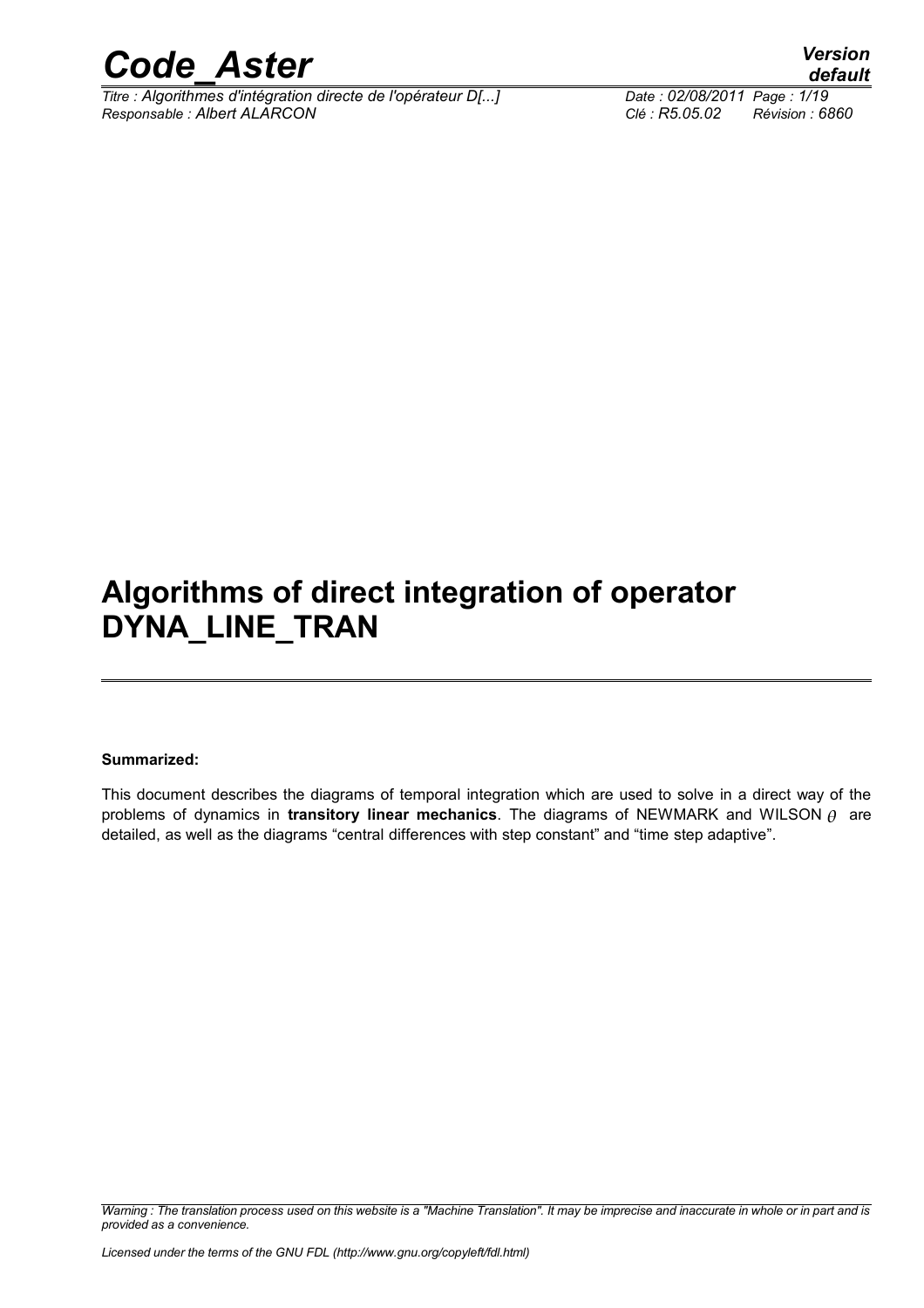**Contents**

Contents 1.

*Titre : Algorithmes d'intégration directe de l'opérateur D[...] Date : 02/08/2011 Page : 2/19 Responsable : Albert ALARCON Clé : R5.05.02 Révision : 6860*

| Introduction                                                              |  |
|---------------------------------------------------------------------------|--|
| 32 Integration methods temporal direct and clarify of a dynamic problem 4 |  |
|                                                                           |  |
|                                                                           |  |
|                                                                           |  |
|                                                                           |  |
|                                                                           |  |
|                                                                           |  |
|                                                                           |  |
|                                                                           |  |
|                                                                           |  |
|                                                                           |  |
|                                                                           |  |
|                                                                           |  |
|                                                                           |  |
|                                                                           |  |
|                                                                           |  |
|                                                                           |  |
|                                                                           |  |
|                                                                           |  |
|                                                                           |  |
|                                                                           |  |
|                                                                           |  |
|                                                                           |  |
|                                                                           |  |
|                                                                           |  |
|                                                                           |  |
|                                                                           |  |
|                                                                           |  |
|                                                                           |  |

*Warning : The translation process used on this website is a "Machine Translation". It may be imprecise and inaccurate in whole or in part and is provided as a convenience.*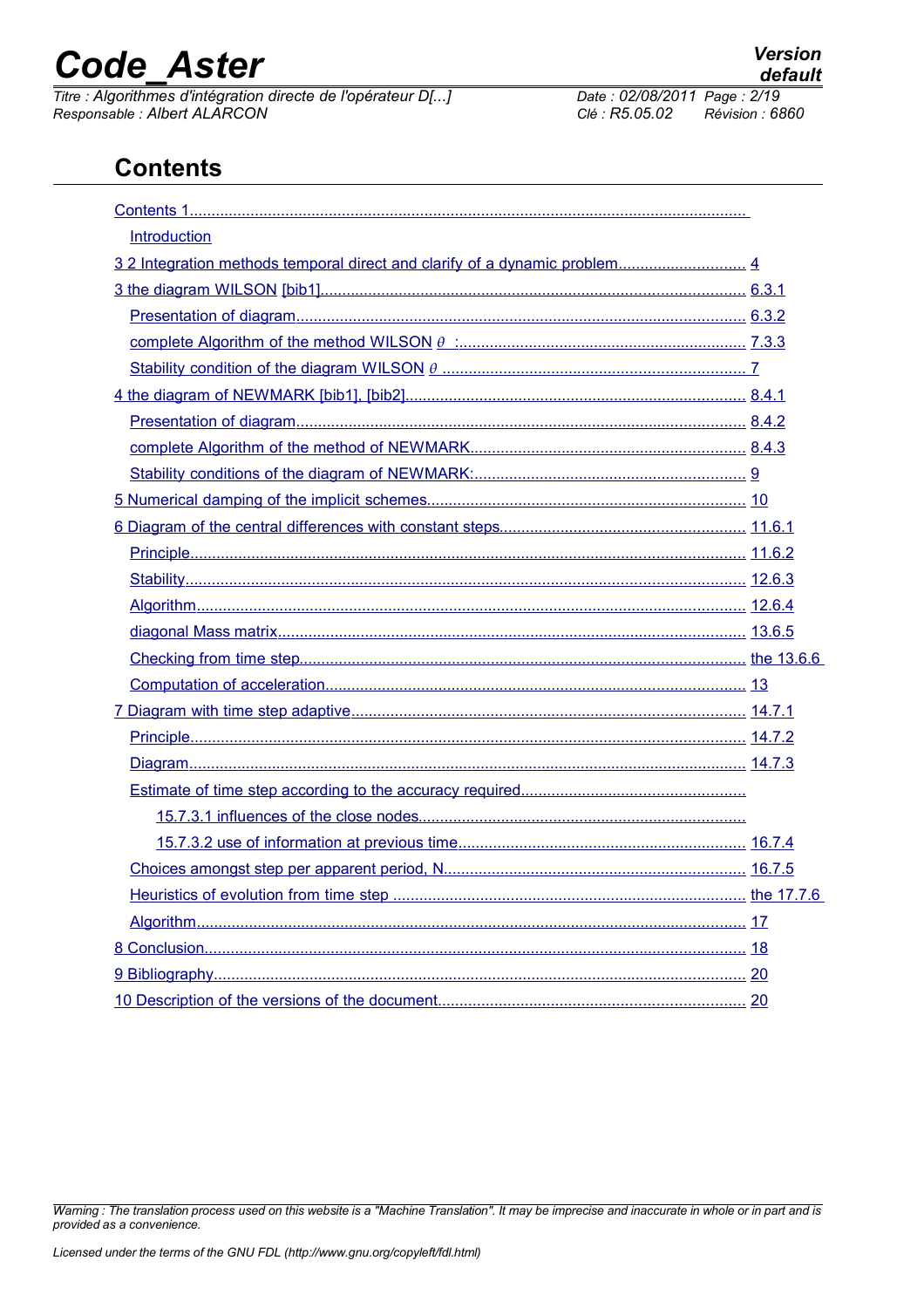*Titre : Algorithmes d'intégration directe de l'opérateur D[...] Date : 02/08/2011 Page : 3/19 Responsable : Albert ALARCON Clé : R5.05.02 Révision : 6860*

#### **1 Introduction**

<span id="page-2-0"></span>the goal of the transitory dynamic analysis is to determine according to time the response of one structure, being given an external loading, or boundary conditions functions of time when the effects of inertia cannot be neglected.

In a certain number of physical configurations, one cannot do without a transient analysis while being satisfied with a modal analysis or harmonic:

- if the history of the phenomenon has an importance in the study,
- if the external loading is complex (seisme, excitations multi-components...),
- if the system is nonlinear (plasticity, shocks, friction...).

The methods of analysis transient dynamics which can be then used are divided into two main categories:

- methods known as of direct integration.
- methods of RITZ including inter alia the recombination of modal projection.

The integration methods direct are thus called because of fact that no transformation is carried out on the dynamic system after the discretization in finite elements.

We will make a presentation of the algorithms of direct integration used to solve a dynamic problem in mechanics for linear structures. These algorithms are employed in operator DYNA LINE TRAN of *Code\_Aster*.

The methods of RITZ, on the contrary, proceed to a transformation of the initial dynamic system, very often a projection on a subspace of the space of starting discretization. The dynamic resolution is done then on a modified system, which gives access only one approximation of the response of the initial system. They are presented in another document [R5.06.01].

*Warning : The translation process used on this website is a "Machine Translation". It may be imprecise and inaccurate in whole or in part and is provided as a convenience.*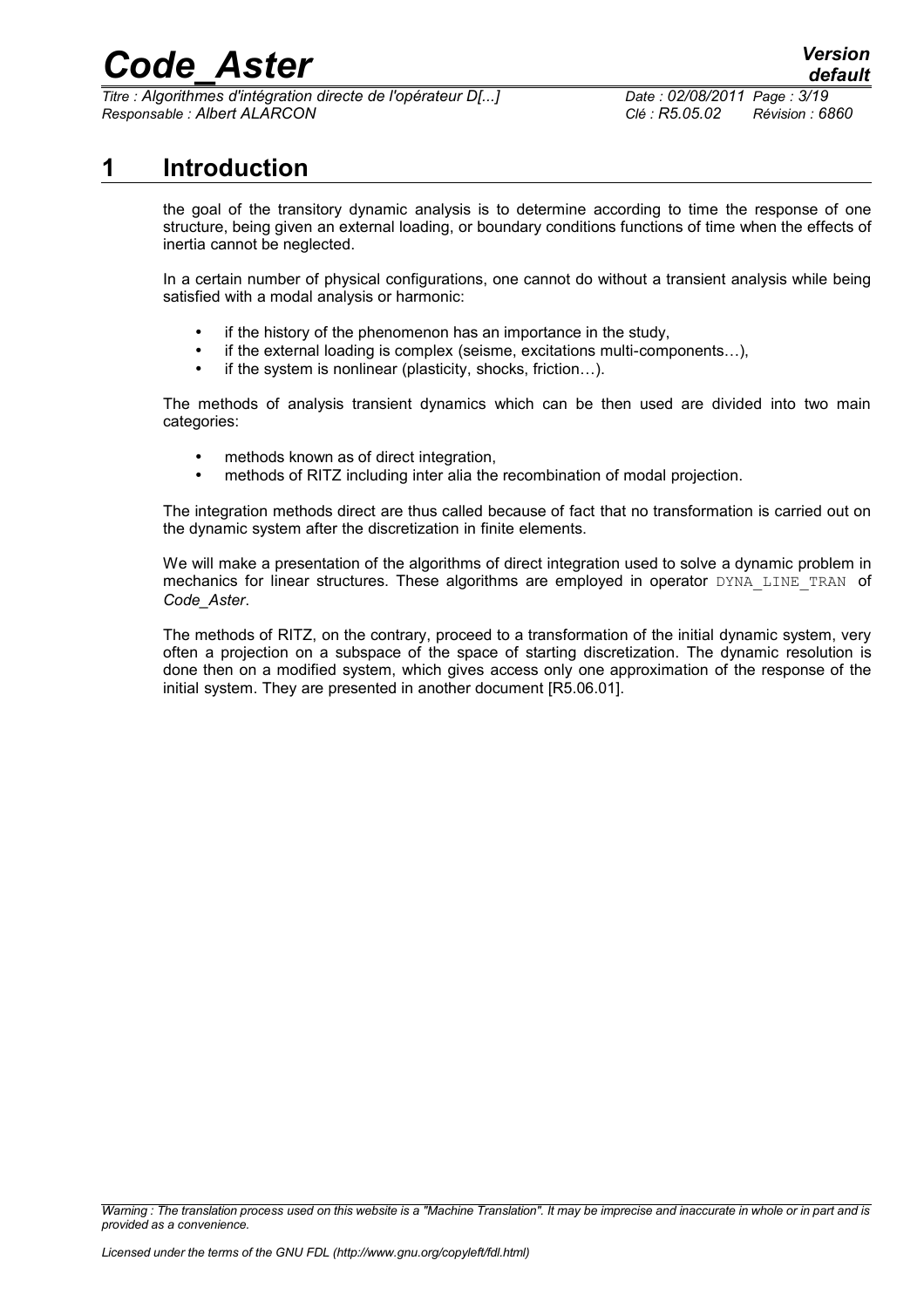*Titre : Algorithmes d'intégration directe de l'opérateur D[...] Date : 02/08/2011 Page : 4/19 Responsable : Albert ALARCON Clé : R5.05.02 Révision : 6860*

### <span id="page-3-0"></span>**2 Integration methods temporal direct implicit and explicit of a dynamic problem**

It is supposed that the studied structure has a linear behavior and that the equations governing its dynamic equilibrium were discretized by finite differences or finite elements. One obtains a discrete system of differential equations of the second order which it is a question of integrating in time.

In a general way, these equations take the following shape:

$$
\mathbf{M} \cdot \ddot{\mathbf{X}}_t + \mathbf{C} \cdot \dot{\mathbf{X}}_t + \mathbf{K} \cdot \mathbf{X}_t = \mathbf{R}_t
$$

- **M** is the mass matrix of the system,
- **C** is the viscous damping matrix of the system,
- **K** is the elastic stiffness matrix of the system,
- **R** is the vector of the external forces applied to the viscous system.

The system is of the second order.

Two classes of integration methods can be distinguished to integrate the balance equations step by step: they are the integration methods explicit and implicit.

Let us see what distinguishes them by examining temporal integration from the following linear system:

$$
\mathbf{M}.\ddot{\mathbf{X}}_t + \mathbf{C}.\dot{\mathbf{X}}_t + \mathbf{K}.\mathbf{X}_t = \mathbf{R}_t
$$

This differential connection of the second order can be brought back to a first order system:

$$
A \cdot \dot{u} = B \cdot u + F \qquad \qquad \text{Eq 2-1}
$$

where:

$$
\mathbf{u} = \begin{bmatrix} \mathbf{X} \\ \dot{\mathbf{X}} \end{bmatrix} \mathbf{u} = \begin{bmatrix} \dot{\mathbf{X}} \\ \dot{\mathbf{X}} \end{bmatrix} \mathbf{A} = \begin{bmatrix} \mathbf{I} & 0 \\ 0 & \mathbf{M} \end{bmatrix} \mathbf{B} = \begin{bmatrix} 0 & \mathbf{I} \\ -\mathbf{K} & -\mathbf{C} \end{bmatrix} \mathbf{F} = \begin{bmatrix} 0 \\ \mathbf{R} \end{bmatrix}
$$

To integrate this differential equation, one uses a discretization  $|t_i|$  of the interval of study as well as a formula of finite differences to express derivative **u**˙ .

One calls integration methods **clarifies** the methods where, in [éq 2-1] written at time *t i* , only the derivative  $\dot{\bf u}$  utilizes the variable  ${\bf u}$  at time  $t_{i+1}$  . In this way, the determination of the quantities sought at time  $t_{i+1}$  does not result from an inversion of system utilizing the operator  $\mathbf K$  . So moreover, one carries out a "farmhouse-lumping" in order to make the matrix **M** diagonal, the determination of  $\mathbf{u}_{i+1}$  is particularly simple. They are the main features of the integration methods there explicit.

The implicit or semi-implicit methods utilize the discretization of **U** in [éq 2-1] to one posterior time with  $t_i$ , generally  $t_{i+1}$ , in order to determining the variables of the problem with  $t_{i+1}$ . Their determination thus passes by the resolution of a system utilizing the operator **K** .

Two notions concerning the diagrams of integration are important: consistency and stability.

*Warning : The translation process used on this website is a "Machine Translation". It may be imprecise and inaccurate in whole or in part and is provided as a convenience.*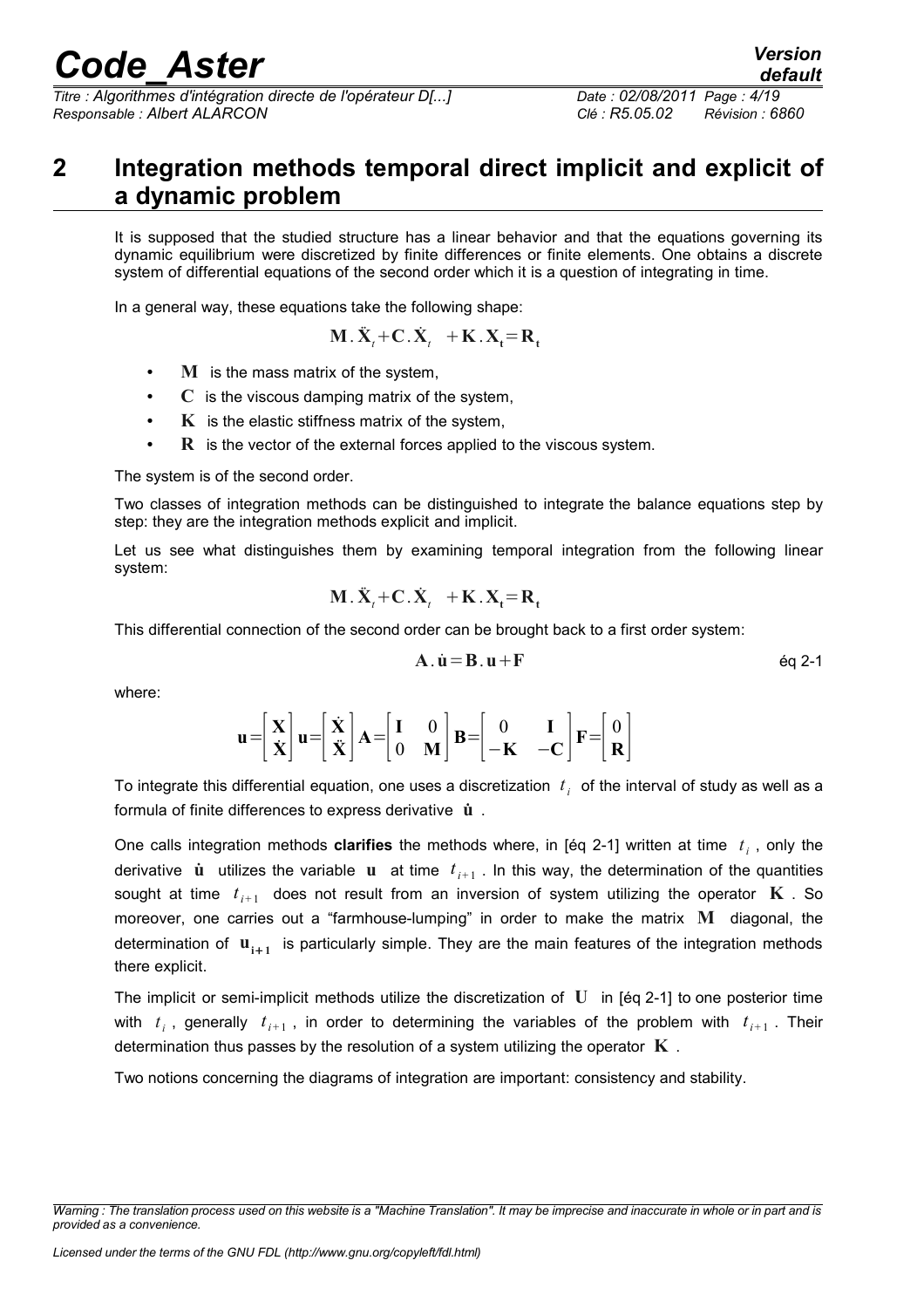*Titre : Algorithmes d'intégration directe de l'opérateur D[...] Date : 02/08/2011 Page : 5/19 Responsable : Albert ALARCON Clé : R5.05.02 Révision : 6860*

*default*

The approximations used to obtain the differential operators define **the consistency** or **the order of the diagram of integration**. One can indeed consider that the approximation with which one obtains displacement with each time step is related to the order of approximation of derived first and seconds compared to time.

The study of **stability** of a diagram consists in analyzing the propagation of the numerical disturbances in the course of time. A stable diagram preserves a finished solution, in spite of the disturbances, whereas an unstable diagram led to a numerical explosion or divergence of the solution.

To carry out a study of stability of a diagram of integration, one puts this last in the form of a linear recursive system and one determines the particular characteristics of this system. If all the eigenvalues of the operator of recursion are smaller than 1 modulates some, the diagram is stable, if not it is unstable (cf [bib2]).

The diagrams of integration clarifies are generally conditionally stable, which means that time step must be sufficiently small to ensure the stability of the diagram.

Certain implicit algorithms have the characteristic to be unconditionally stable, according to the choice of certain parameters, which makes their interest and makes it possible to integrate the dynamic phenomenon with one time step arbitrarily large.

The diagram of WILSON  $\theta$  and the diagram of NEWMARK can be explicit for certain choices of their parameters. In *Code\_Aster*, they are employed for their properties of unconditional stability, specific to the implicit schemes. They will thus be classified here in the category of the implicit schemes and one will see under which conditions they give the desired properties of stability.

Two explicit diagrams of integration were also introduced into *Code\_Aster*. They is diagrams DIFF CENTRE and ADAPT which are both based on the method of the central differences. They are conditionally stable and requires to be powerful a diagonalized mass matrix. Conditional stability leads to a control of time step which, exploited in the case of diagram ADAPT, allows an adaptation of time step according to the speed of the modelled phenomena.

*Warning : The translation process used on this website is a "Machine Translation". It may be imprecise and inaccurate in whole or in part and is provided as a convenience.*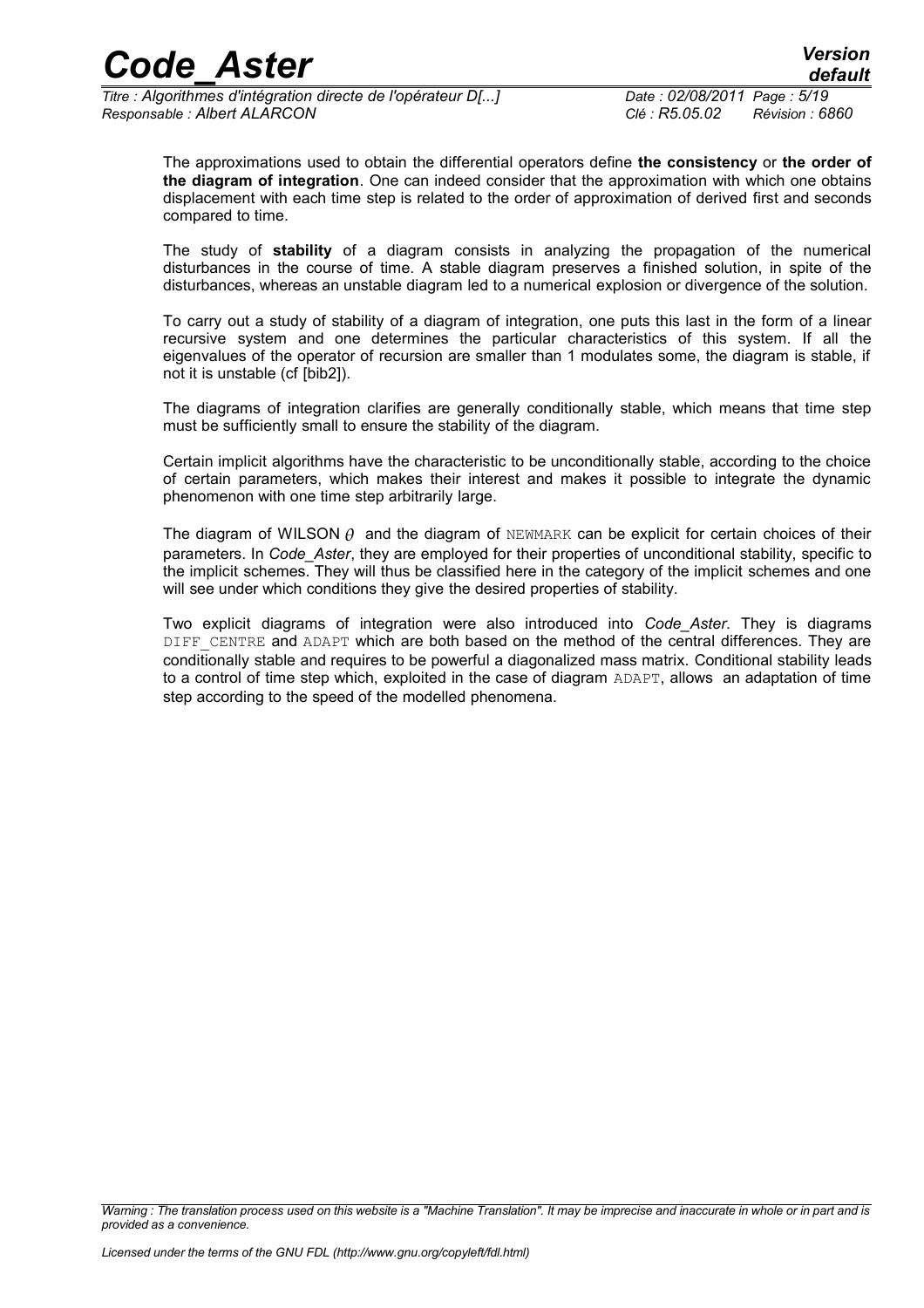*Titre : Algorithmes d'intégration directe de l'opérateur D[...] Responsable : Albert ALARCON Clé : R5.05.02 Révision : 6860*

|                             | ------          |
|-----------------------------|-----------------|
| Date: 02/08/2011 Page: 6/19 |                 |
| Clé : R5.05.02              | Révision : 6860 |

#### <span id="page-5-1"></span>**3 The diagram WILSON [bib1]**

#### **3.1 Presentation of the diagram**

<span id="page-5-0"></span>One will suppose in what follows that the solids are elastic linear. This method leaves the assumption that acceleration is linear enters  $t$  and  $t + \theta \Delta t$  :

$$
\ddot{\mathbf{X}}_{t+t} = \ddot{\mathbf{X}}_t + \frac{\tau}{\theta \cdot \Delta t} \cdot \left( \ddot{\mathbf{X}}_{t+\theta \cdot \Delta t} - \ddot{\mathbf{X}}_t \right)
$$



While integrating [éq 3.1-1] according to the variable *t* , one obtains:

$$
\dot{\mathbf{X}}_{t+t} = \dot{\mathbf{X}}_t + t \, \ddot{\mathbf{X}}_t + \frac{t^2}{2\theta \cdot \Delta t} \quad \left( \ddot{\mathbf{X}}_{t+q, Dt} - \ddot{\mathbf{X}}_t \right) \tag{6q 3.1-2}
$$

$$
\mathbf{X}_{t+\tau} = \mathbf{X}_t + \tau \dot{\mathbf{X}}_t + \frac{\tau^2}{2} \ddot{\mathbf{X}} + \frac{\tau^3}{6\theta \Delta t} \left( \ddot{\mathbf{X}}_{t+\theta,\Delta t} - \ddot{\mathbf{X}}_t \right) \tag{6q 3.1-3}
$$

One writes the balance equations at time  $t + \theta$ .  $\Delta t$  with  $\theta \ge 1$ .

$$
\mathbf{M} \cdot \ddot{\mathbf{X}}_{t+\theta\Delta t} + C \cdot \dot{\mathbf{X}}_{t+\theta\Delta t} + \mathbf{K} \cdot \mathbf{X}_{t+\theta\Delta t} = R_{t+\theta\Delta t} \tag{6q 3.1-4}
$$

while expressing  $\dot{\bf X}_{t+\theta, \Delta t}$  and  $\ddot{\bf X}_{t+\theta, \Delta t}$  according to  $\ddot{\bf X}_{t+\theta, \Delta t}$  and of  ${\bf X}_{\bf t}$  ,  $\dot{\bf X}_{\bf t}$  and  $\ddot{\bf X}_{\bf t}$  by the system [éq 3.1 - 2], [éq 3.1-3], and while replacing in [éq 3.1-4], it comes:

$$
\tilde{\mathbf{K}} \cdot \mathbf{X}_{t+\theta \cdot \Delta t} = \tilde{\mathbf{R}}
$$

where

$$
\tilde{\mathbf{K}} = \mathbf{K} + \frac{3}{(\theta \cdot \Delta t)} \cdot C + \frac{6}{(\theta \cdot \Delta t)^2} \cdot \mathbf{M}
$$
\n
$$
\tilde{\mathbf{R}} = \mathbf{R}_t + \theta \cdot \left( \mathbf{R}_{t + \Delta t} - \mathbf{R}_t \right) + \mathbf{M} \cdot \left( a_0 \cdot \mathbf{X}_t + a_2 \cdot \dot{\mathbf{X}}_t + 2 \cdot \dot{\mathbf{X}}_t \right) + \mathbf{C} \cdot \left( a_1 \cdot \mathbf{X}_t + 2 \cdot \dot{\mathbf{X}}_t + a_3 \cdot \dot{\mathbf{X}}_t \right)
$$
\n
$$
a_0 = \frac{6}{\left( \theta \cdot \Delta t \right)^2} \qquad a_1 = \frac{3}{\left( \theta \cdot \Delta t \right)} \qquad a_2 = 2 \cdot a_1 \qquad a_3 = \frac{\theta \cdot \Delta t}{2}
$$

*Licensed under the terms of the GNU FDL (http://www.gnu.org/copyleft/fdl.html)*

*default*

*Warning : The translation process used on this website is a "Machine Translation". It may be imprecise and inaccurate in whole or in part and is provided as a convenience.*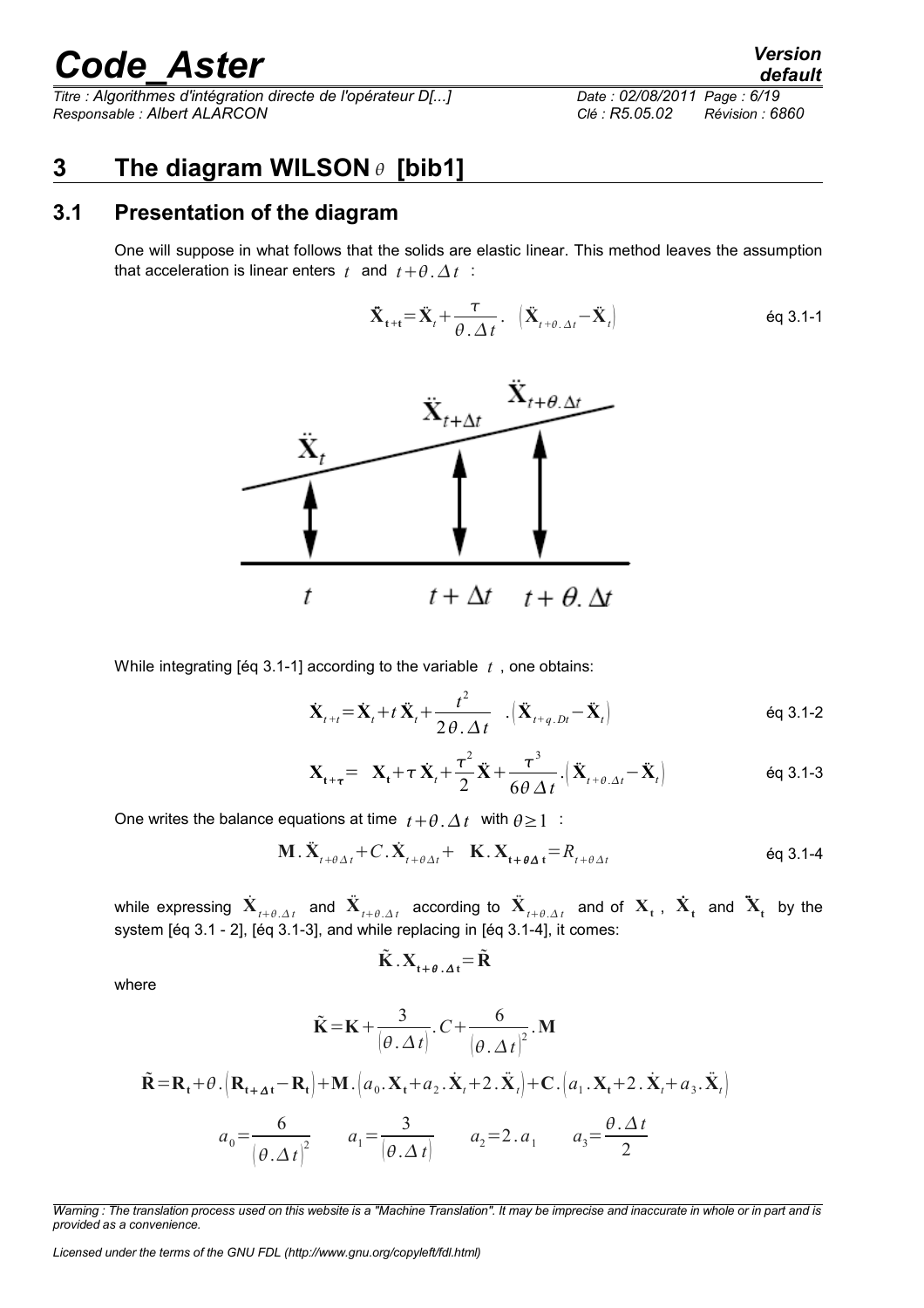*Titre : Algorithmes d'intégration directe de l'opérateur D[...] Date : 02/08/2011 Page : 7/19 Responsable : Albert ALARCON Clé : R5.05.02 Révision : 6860*

$$
\ddot{\mathbf{X}}_{t+\Delta t} = a_4 \cdot \left( \mathbf{X}_{t+\theta, \Delta t} - \mathbf{X}_t \right) + a_5 \cdot \dot{\mathbf{X}}_t + a_6 \cdot \ddot{\mathbf{X}}_t
$$
\n
$$
\dot{\mathbf{X}}_{t+\Delta t} = \dot{\mathbf{X}}_t + a_7 \cdot \left( \ddot{\mathbf{X}}_{t+\Delta t} + \ddot{\mathbf{X}}_t \right)
$$
\n
$$
\mathbf{X}_{t+\Delta t} = \mathbf{X}_t + \Delta t \cdot \dot{\mathbf{X}}_t + a_8 \cdot \left( \ddot{\mathbf{X}}_{t+\Delta t} + 2 \cdot \ddot{\mathbf{X}}_t \right)
$$
\n
$$
a_4 = \frac{a_0}{\theta} \qquad a_5 = \frac{-a_2}{\theta} \qquad a_6 = 1 - \frac{3}{\theta} \qquad a_7 = \frac{\Delta t}{2} \qquad a_8 = \frac{\Delta t^2}{6}
$$

#### **3.2 Complete algorithm of the method WILSON :**

#### <span id="page-6-1"></span>**a) initialization:**

- 1) initial conditions  $\mathbf{X}_0, \dot{\mathbf{X}}_0$  and  $\ddot{\mathbf{X}}_0$
- 2) choice of  $\Delta t$  and  $\theta$  computation of the coefficients  $a_1$ ,...  $a_8$  (cf above)
- 3) to assemble the stiffness matrixes **K** and mass **M**
- 4) to form the effective stiffness matrix  $\tilde{\mathbf{K}} = \mathbf{K} + a_0$  .  $\mathbf{M} + a_1$  .  $\mathbf{C}$
- 5) to factorize **K**

#### **b) with each time step:**

1) to calculate the effective loading 
$$
\tilde{\mathbf{R}}
$$
  
\n
$$
R = R_t + q \left(R_{t+Dt} - R_t\right) + M \left(a_0 \cdot X_t + a_2 \cdot \dot{X}_t + 2 \cdot \ddot{X}_t\right) + C \left(a_1 \cdot X_t + 2 \cdot \dot{X}_t + a_0\right)
$$

2) to solve  $\mathbf{K} \cdot \mathbf{X}_{t+\theta, \Delta t} = \mathbf{R}$ 

3) to calculate displacements at time 
$$
t + \Delta t
$$
  
\n
$$
\ddot{\mathbf{X}}_{t+\Delta t} = a_4 \cdot (\mathbf{X}_{t+\theta,\Delta t} - \mathbf{X}_t) + a_5 \cdot \dot{\mathbf{X}}_t + a_6 \cdot \dot{\mathbf{X}}_t
$$
\n
$$
\dot{\mathbf{X}}_{t+\Delta t} = \dot{\mathbf{X}}_t + a_7 \cdot (\dot{\mathbf{X}}_{t+\Delta t} + \ddot{\mathbf{X}}_t)
$$
\n
$$
\mathbf{X}_{t+\Delta t} = \mathbf{X}_t + \Delta t \cdot \dot{\mathbf{X}}_t + a_8 \cdot (\ddot{\mathbf{X}}_{t+\Delta t} + 2 \cdot \ddot{\mathbf{X}}_t)
$$

4) computation of time step according to: return to the Stability condition

#### **3.3 beginning of the diagram WILSON**

<span id="page-6-0"></span>the method is unconditionally stable for WILSON  $\theta$  > 1.37, a value usually employed for  $\theta$  being 1.4. Moreover, method present of numerical dissipation for  $\theta > 1$ , all the more important as  $\theta$ increases.

The key key factor WILSON: (THETA: HT) makes it possible to specify the use of this algorithm and the choice of the value of  $\theta$ . By default, the value of  $\theta$  is taken to 1.4.

*Warning : The translation process used on this website is a "Machine Translation". It may be imprecise and inaccurate in whole or in part and is provided as a convenience.*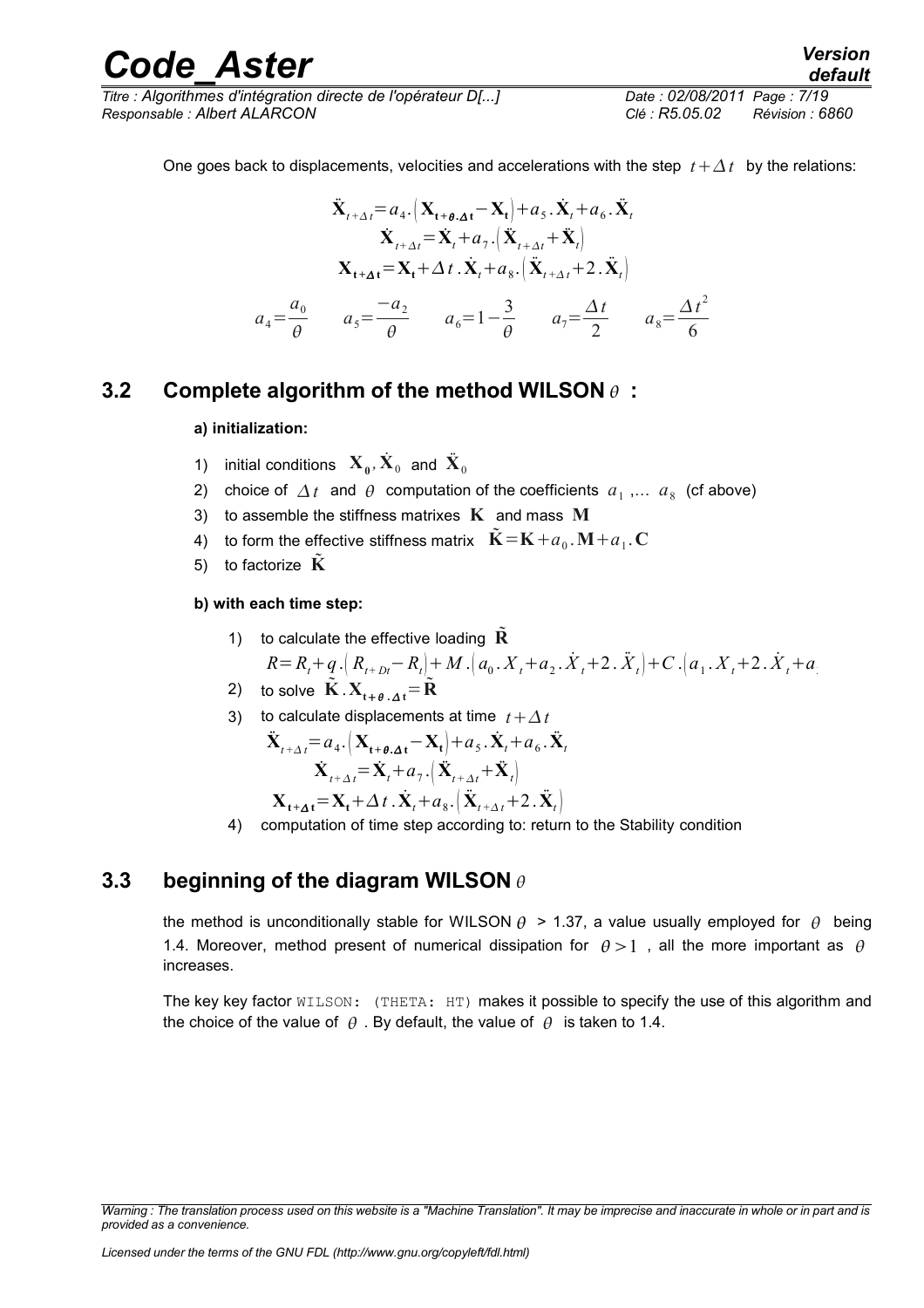*Titre : Algorithmes d'intégration directe de l'opérateur D[...] Date : 02/08/2011 Page : 8/19 Responsable : Albert ALARCON Clé : R5.05.02 Révision : 6860*

#### <span id="page-7-2"></span>**4 The diagram of NEWMARK [bib1], [bib2]**

#### **4.1 Presentation of diagram**

<span id="page-7-1"></span>NEWMARK introduced two parameters  $\gamma$  and  $\beta$  for the computation positions and velocities to the step  $t + \Delta t$ :

$$
\dot{\mathbf{X}}_{t+\Delta t} = \dot{\mathbf{X}}_t + \Delta t \cdot \left[ (1 - \mathbf{y}) \cdot \ddot{\mathbf{X}}_t + \mathbf{y} \cdot \ddot{\mathbf{X}}_{t+\Delta t} \right]
$$
\n
$$
\mathbf{X}_{t+\Delta t} = \mathbf{X}_t + \Delta t \cdot \dot{\mathbf{X}}_t + \Delta t^2 \cdot \left[ \left( \frac{1}{2} - \beta \right) \cdot \ddot{\mathbf{X}}_t + \beta \cdot \ddot{\mathbf{X}}_{t+\Delta t} \right]
$$

Let us consider the balance equations at time  $t + \Delta t$ :

$$
\mathbf{M} \cdot \ddot{\mathbf{X}}_{t+\Delta t} + \mathbf{C} \cdot \dot{\mathbf{X}}_{t+\Delta t} + \mathbf{K} \cdot \mathbf{X}_{t+\Delta t} = \mathbf{R}_{t+\Delta t}
$$

let us defer the preceding relations while eliminating  $\check{\mathbf{X}}_{_{t+\Delta t}}$  and  $\check{\mathbf{X}}_{_{t+\Delta t}}$  , it comes:

$$
\tilde{\mathbf{K}} \cdot \mathbf{X}_{t+\Delta t} = \tilde{\mathbf{R}} \qquad \text{o} \dot{u} : \tilde{\mathbf{K}} = \mathbf{K} + a_0. \mathbf{M} + a_1. \mathbf{C}
$$
\n
$$
\tilde{\mathbf{R}} = \mathbf{R}_{t+\Delta t} + \mathbf{C} \cdot \left[ a_1. \mathbf{X}_t + a_4. \dot{\mathbf{X}}_t + a_5. \ddot{\mathbf{X}}_t \right] + \mathbf{M} \cdot \left[ a_0. \mathbf{X}_t + a_2. \dot{\mathbf{X}}_t + a_3. \ddot{\mathbf{X}}_t \right]
$$
\n
$$
a_0 = \frac{1}{\left[ \beta \cdot \Delta t^2 \right]} \qquad a_1 = \frac{\gamma}{\left[ \beta \cdot \Delta t \right]} \qquad a_2 = \frac{1}{\left[ \beta \cdot \Delta t \right]} \qquad a_3 = \frac{1}{2\beta} - 1
$$
\n
$$
a_4 = \frac{\gamma}{\beta} - 1 \qquad a_5 = \frac{\Delta t}{2} \left( \frac{\gamma}{\beta} - 2 \right) \qquad a_6 = \Delta t \cdot \left( 1 - \gamma \right) \qquad a_{27} = \gamma \cdot \Delta t
$$

 $\mathbf{v}$ 

#### **4.2 Complete algorithm of the method of NEWMARK a) initialization:**

- <span id="page-7-0"></span>1) initial conditions  $\mathbf{X}_0$ ,  $\mathbf{\dot{X}}_0$  and  $\mathbf{\ddot{X}}_0$
- 2) choice of  $\Delta t$  and  $\gamma$ ,  $\beta$  computation of the coefficients  $a_1$ ,...  $a_8$  (cf above)
- 3) to assemble the stiffness matrixes **K** and mass **M**
- 4) to form the effective stiffness matrix  $\tilde{\mathbf{K}} = \mathbf{K} + a_0 \cdot \mathbf{M} + a_1 \cdot \mathbf{C}$
- 5) to factorize  $\tilde{\mathbf{K}}$

#### **b) with each time step:**

to calculate the effective loading **R**

$$
\tilde{\mathbf{R}} = \mathbf{R}_{t+\Delta t} + M \cdot \left( a_0 \cdot \mathbf{X}_t + a_2 \cdot \dot{\mathbf{X}}_t + a_3 \cdot \ddot{\mathbf{X}}_t \right) + \mathbf{C} \cdot \left[ a_1 \cdot \mathbf{X}_t + a_4 \cdot \dot{\mathbf{X}}_t + a_5 \cdot \ddot{\mathbf{X}}_t \right]
$$
  
to solve  $\tilde{\mathbf{K}} \cdot \mathbf{X}_{t+\theta} \cdot \Delta t = \tilde{\mathbf{R}}$ 

calculate the velocities and accelerations at times  $t + \Delta t$ 

$$
\ddot{\mathbf{X}}_{t+\Delta t} = a_0 \cdot \left( \mathbf{X}_{t+\Delta t} - \mathbf{X}_t \right) - a_2 \cdot \dot{\mathbf{X}}_t - a_3 \cdot \ddot{\mathbf{X}}_t
$$
\n
$$
\dot{\mathbf{X}}_{t+\Delta t} = \dot{\mathbf{X}}_t + a_6 \cdot \ddot{\mathbf{X}}_t + a_7 \cdot \ddot{\mathbf{X}}_{t+\Delta t}
$$

5 computation of time step according to: return to the Stability conditions

*Warning : The translation process used on this website is a "Machine Translation". It may be imprecise and inaccurate in whole or in part and is provided as a convenience.*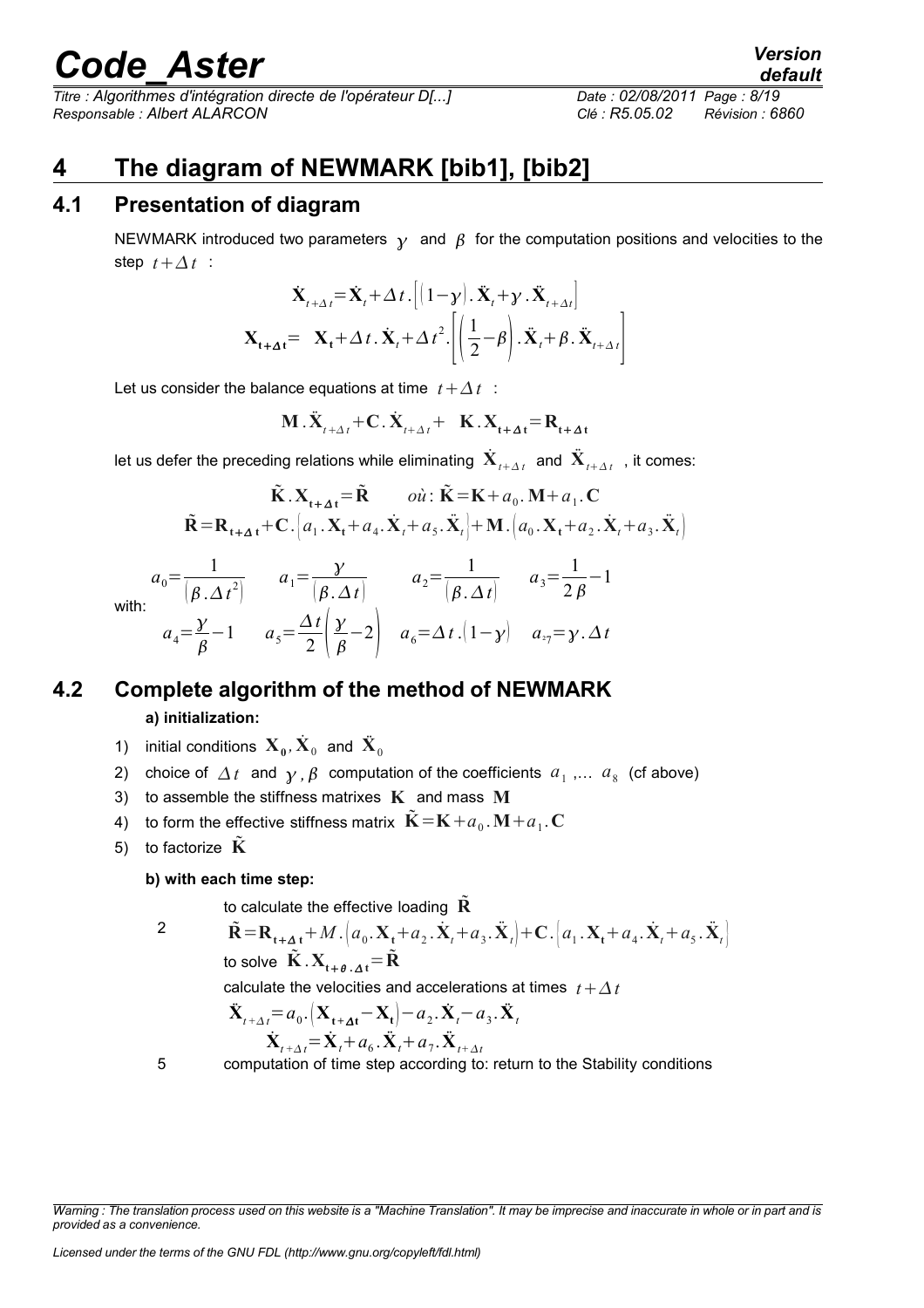*Titre : Algorithmes d'intégration directe de l'opérateur D[...] Date : 02/08/2011 Page : 9/19 Responsable : Albert ALARCON Clé : R5.05.02 Révision : 6860*

#### **4.3 beginning of the diagram of NEWMARK:**

<span id="page-8-0"></span>The method of NEWMARK is unconditionally stable if:

$$
y > 0.5
$$
 and  $\beta > \frac{(2y+1)^2}{4}$ 

One introduces a numerical damping positive if  $y > 0.5$  and negative if  $y < 0.5$ . When  $y = 0.5$ and  $\beta = 0$ . the formula of NEWMARK is reduced to the diagram central differences. A combination

very often employed is  $\gamma\!=\!0.5$  and  $\beta\!=\!{1\over4}$  $\frac{1}{4}$ , because it leads to a diagram of a nature 2, unconditionally stable without numerical damping.

This diagram of integration is used in a rather widespread way in the field of the mechanics, because it makes it possible to choose the order of integration, to introduce or not numerical damping, and has a very good accuracy. It is integrated in *the Code\_Aster* in operator DYNA LINE TRAN. The factor key word NEWMARK: (BETA: beta, GAMMA: gamm) makes it possible to specify the use of this algorithm and the choice of the value of  $\beta$  and  $\gamma$ . By default, the value of  $\beta$  is taken with 0.25 and the value of  $\gamma$  is taken with 0.5.

*Warning : The translation process used on this website is a "Machine Translation". It may be imprecise and inaccurate in whole or in part and is provided as a convenience.*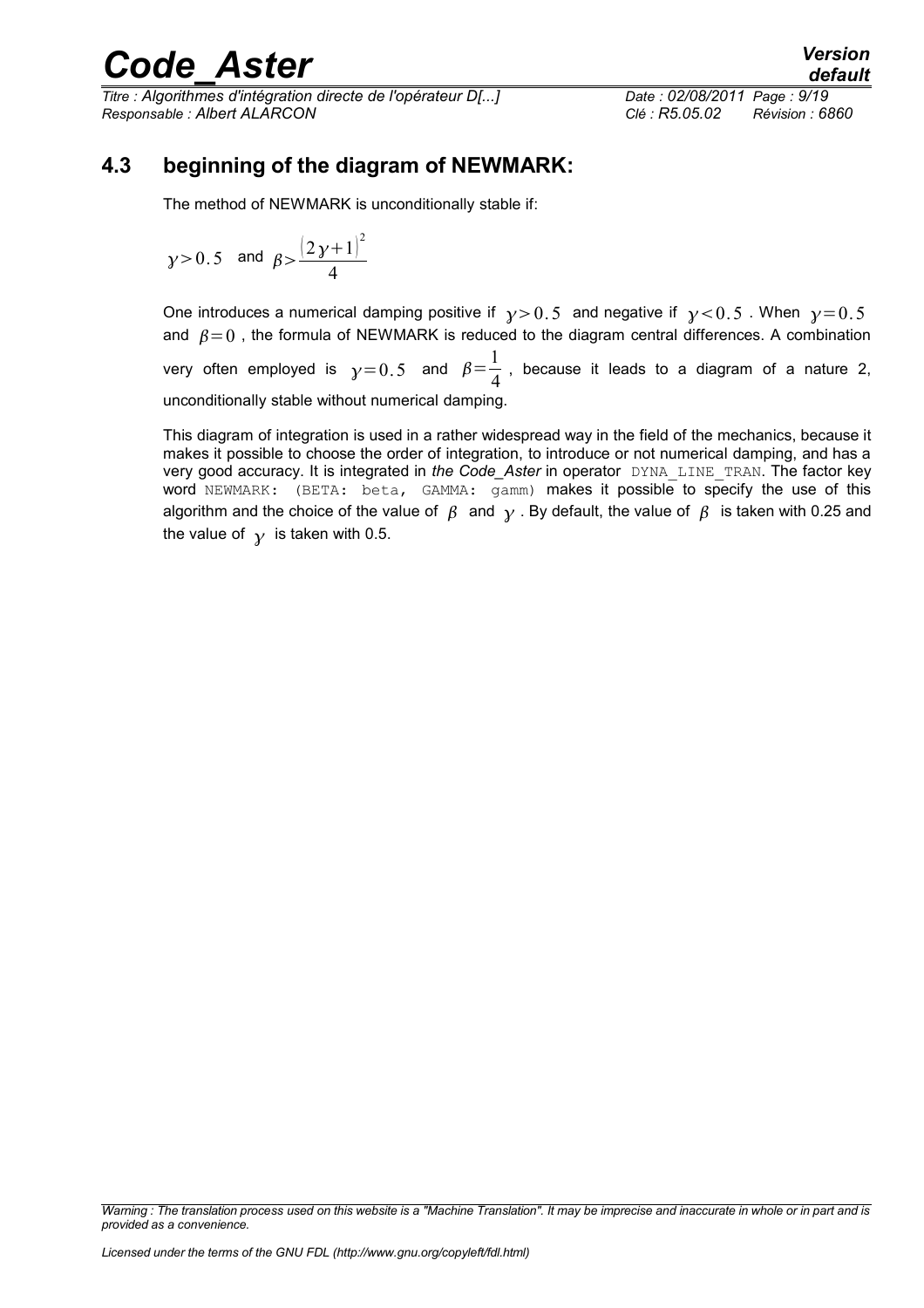*Titre : Algorithmes d'intégration directe de l'opérateur D[...] Date : 02/08/2011 Page : 10/19 Responsable : Albert ALARCON Clé : R5.05.02 Révision : 6860*

### **5 Numerical damping of the implicit schemes**

<span id="page-9-0"></span>the numerical advantage of the direct diagrams of implicit integration lies in the fact that time step can be substanciellement large compared to the smaller clean period of the system without being likely to cause an instability of the results.

However, if the contents of the response reside in a set of eigen modes, of which highest an eigenfrequency has  $F_{\text{max}}$ , one must still respect a criterion on time step of the form:

$$
\varDelta\,t\!<\!\frac{1}{\left(10*F_{\text{max}}\right)}\text{ with }\frac{1}{\left(100*F_{\text{max}}\right)}
$$

For modes of period clean about time step or lower than time step, the algorithms of integration introduce a strong damping which contributes to erase the contribution of these high modes.

One can see on the graph hereafter the reduction in amplitude of a system to a degree of freedom, without damping, when one integrates it by various methods (WILSON  $\theta$  and NEWMARK



It is checked here that the algorithm of NEWMARK with these parameters does not present any numerical damping.

*Warning : The translation process used on this website is a "Machine Translation". It may be imprecise and inaccurate in whole or in part and is provided as a convenience.*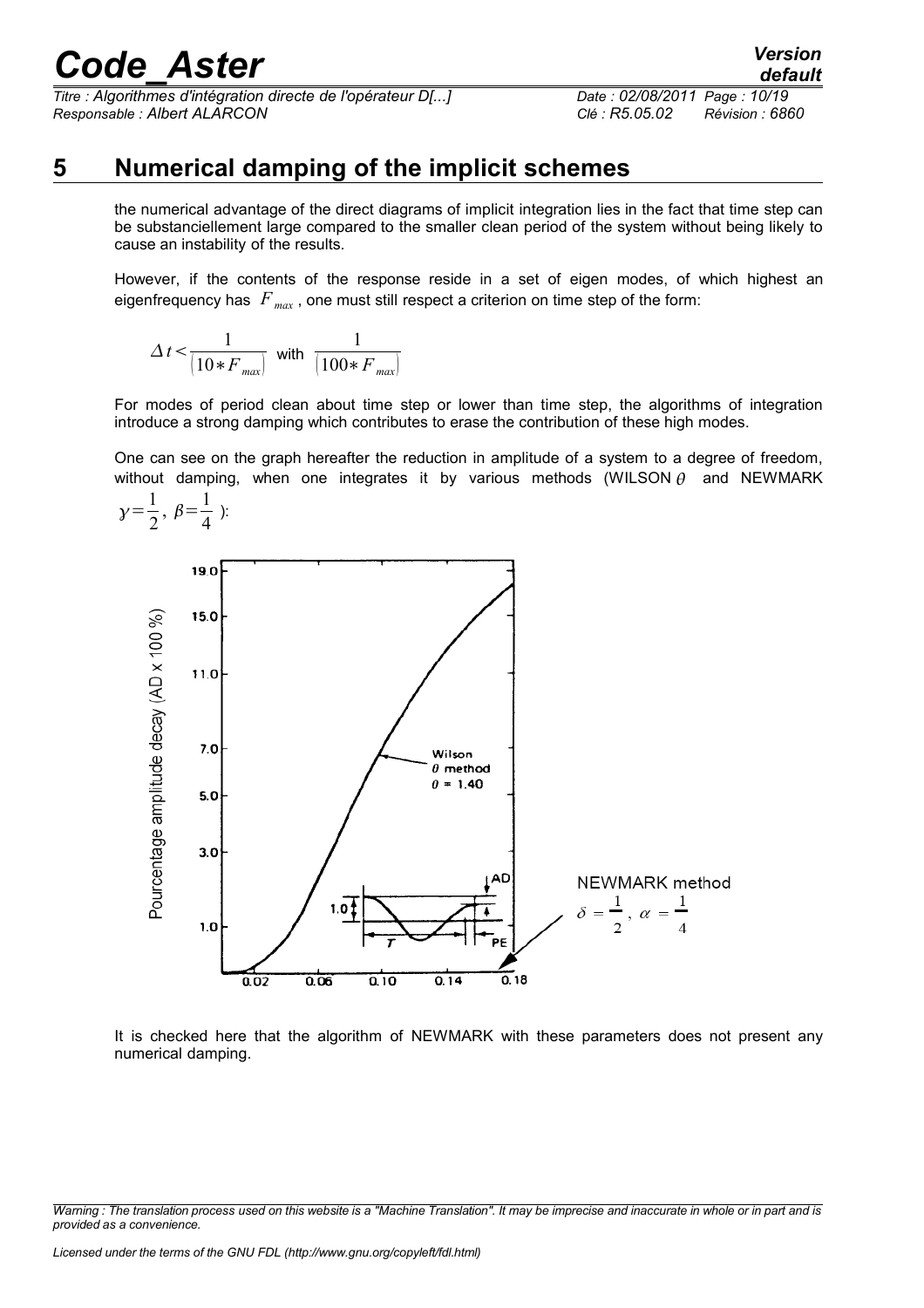On the other hand, the implicit algorithms also have a rather significant effect of elongation of the clean periods contained in the response of the structure which leads to a phase shift of the calculated solution. The graph below presents percentages of elongation of the clean period of a system to a d.o.f. without damping.



On these 2 graphs, it is noted that to guarantee an accuracy on the amplitude and the phase of calculated displacements, it is necessary to respect a criterion close to:

$$
\Delta t \leq \frac{0.1}{F_{\text{max}}} \text{à } \frac{0.01}{F_{\text{max}}}
$$

<span id="page-10-1"></span>where  $F_{\text{max}}$  is the high frequency of the motion which one wishes to correctly capture in the numerical analysis.

#### **6 Diagram of the central differences with step constant**

#### **6.1 Principle**

<span id="page-10-0"></span>the diagram clarifies central differences with constant step is written:

$$
\dot{\mathbf{X}}_{n+\frac{1}{2}} = \dot{\mathbf{X}}_{n-\frac{1}{2}} + \Delta t \, \ddot{\mathbf{X}}_{n} \left( t_{n}, \mathbf{X}_{n}, \dot{\mathbf{X}}_{n} \right) + o \left( \Delta t^{2} \right)
$$
\n
$$
\mathbf{X}_{n+1} = \mathbf{X}_{n} + \Delta t \, \dot{\mathbf{X}}_{n+\frac{1}{2}} \left( t_{n}, \mathbf{X}_{n}, \dot{\mathbf{X}}_{n} \right) + o \left( \Delta t^{2} \right)
$$

with the following notations:

*Warning : The translation process used on this website is a "Machine Translation". It may be imprecise and inaccurate in whole or in part and is provided as a convenience.*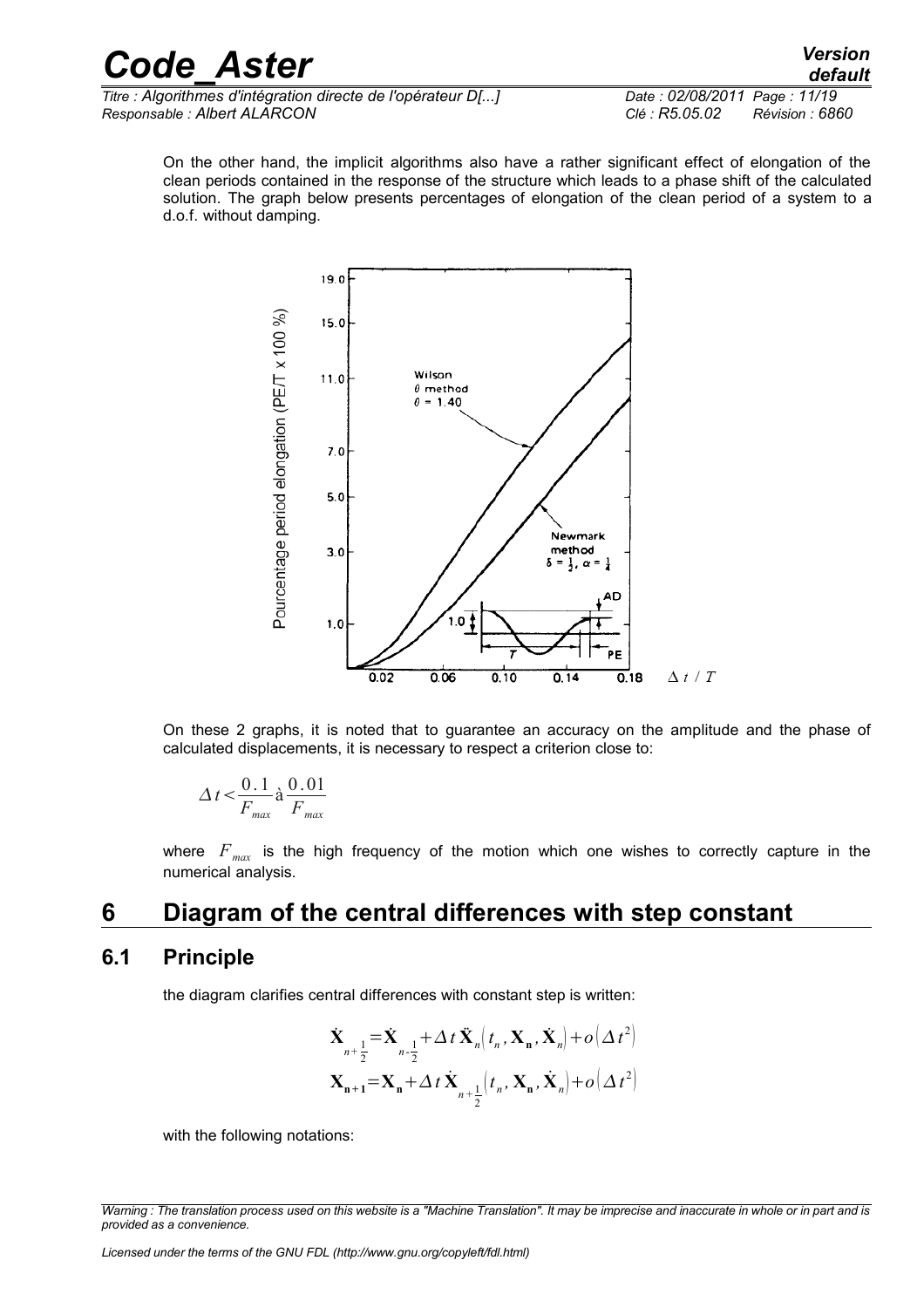*Code\_Aster Version default Titre : Algorithmes d'intégration directe de l'opérateur D[...] Date : 02/08/2011 Page : 12/19 Responsable : Albert ALARCON Clé : R5.05.02 Révision : 6860*  $t_{n-1}$   $t_{n-1/2}$   $t_n$   $t_{n+1/2}$   $t_{n+1}$  $\mathbf{X}_{n-\frac{1}{2}}$ <sup>∆</sup> *t* <sup>∆</sup> *t*  $\mathbf{X}_{n-1}$  $\sum_{n+1}^{n} \frac{1}{2^n}$ **x***n* **x***<sup>n</sup>*<sup>+</sup> <sup>1</sup> .

The velocity is expressed with indices half-integers of the discretization in time whereas displacements and accelerations are expressed with the whole indices. Written this way, the diagram is of order 2.

Acceleration in  $t_n$  is not immediately computable because the velocity is known only at the half-PAS of previous time (in  $t_{n-1/2}$ ), which poses problem to evaluate the terms of damping. To circumvent this difficulty, one calculates acceleration in  $t_n$  by L "approximation following:

$$
\ddot{\mathbf{X}}_n(t_n, \mathbf{X}_n, \dot{\mathbf{X}}_n) \stackrel{\sim}{=} \ddot{\mathbf{X}}_n(t_n, \mathbf{X}_n, \dot{\mathbf{X}}_{n-1/2}) = \mathbf{M}^{-1} \left( \mathbf{F}(t_n) - \mathbf{K} \mathbf{X}_n - \mathbf{C} \dot{\mathbf{X}}_{n-1/2} \right)
$$

what constitutes a valid approximation if L" damping is sufficiently weak (  $\dot{\bf X}_n\! =\! \dot{\bf X}_{n-1/2} \!+\! o(1)$  ). The diagram loses its accuracy of order 2 if the damping of structure is important.

Other methods of approximation of acceleration can be considered. That selected appeared a good compromise between simplicity and stability, like the study described in the reference [bib4] on the accuracy and the stability of several methods.

The fields are filed at times  $t_n, t_{n+1}, \ldots$ , the velocity being approximate at these times by the following formula:

$$
\dot{\mathbf{X}}_{n+1} = \dot{\mathbf{X}}_{n+1/2} + \frac{\Delta t}{2} \ddot{\mathbf{X}}_{n+1} \left( t_{n+1}, \mathbf{X}_{n+1}, \dot{\mathbf{X}}_{n+1/2} \right)
$$

#### **6.2 Stability**

<span id="page-11-1"></span>the diagram of the central differences is **conditionally stable**. In the case of a system without damping [bib2], the diagram is stable for one time step checking  $\Delta t < \frac{2}{\epsilon}$  $\overline{\omega_{\text{max}}}$  where  $\omega_{\text{max}}$  is the greatest own pulsation of the system, that is to say  $\;\Delta\,t\!<\!\frac{T_{\mathrm{min}}}{T_{\mathrm{min}}}\;$  $\pi$ . Is needed a minimum of  $\pi$  time step

to describe the smallest period of the system  $T_{\min}$ .

The limiting value for time step decreases slowly when damping increases [bib4]. For example, for a damping of 0,5%, the condition becomes  $\Delta t < \frac{T_{\text{min}}}{\epsilon}$  $rac{\text{min}}{5}$ .

#### **6.3 Algorithm**

<span id="page-11-0"></span>In short, the diagram such as it is introduced into *the Code\_Aster* is presented in the following way:

0  
inialisation:  

$$
\Delta t
$$
,  $\dot{\mathbf{X}}_0$ ,  $\dot{\mathbf{X}}_0$  given  
 $\ddot{\mathbf{X}}_0 = \mathbf{M}^{-1} [\mathbf{F}(t=0)] - \mathbf{K} \mathbf{X}_0 - \mathbf{C} \dot{\mathbf{X}}_0$ 

*Warning : The translation process used on this website is a "Machine Translation". It may be imprecise and inaccurate in whole or in part and is provided as a convenience.*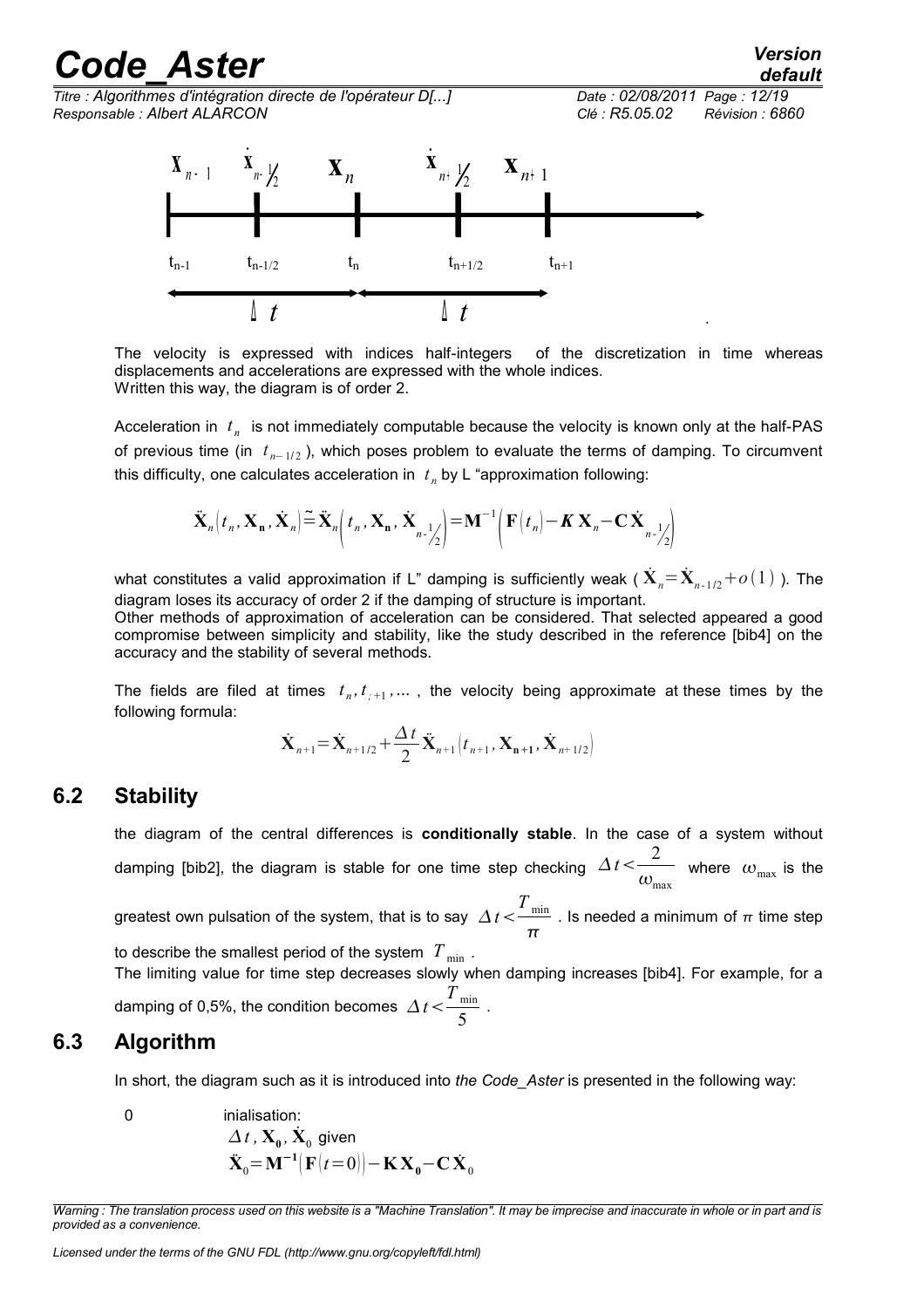*Titre : Algorithmes d'intégration directe de l'opérateur D[...] Date : 02/08/2011 Page : 13/19 Responsable : Albert ALARCON Clé : R5.05.02 Révision : 6860*

$$
\dot{\mathbf{X}}_{-1/2} = \dot{\mathbf{X}}_0 - \frac{\Delta t}{2} \ddot{\mathbf{X}}_0
$$

1 A each time step  $\mathbf{X}_n$ ,  $\mathbf{X}_{n-1/2}$ ,  $\mathbf{X}_n$  known

$$
\dot{\mathbf{X}}_{n+1/2} = \dot{\mathbf{X}}_{n+1/2} + \Delta t \, \ddot{\mathbf{X}}_{n} \left( t_{n}, \mathbf{X}_{n}, \dot{\mathbf{X}}_{n+1/2} \right) \n\mathbf{X}_{n+1} = \mathbf{X}_{n} + \Delta t \, \dot{\mathbf{X}}_{n+1/2} \n\ddot{\mathbf{X}}_{n+1} = \mathbf{M}^{-1} \left( \mathbf{F}(t_{n}) - K \, \mathbf{X}_{n+1} - \mathbf{C} \, \dot{\mathbf{X}}_{n+1/2} \right) \n\dot{\mathbf{X}}_{n+1} = \dot{\mathbf{X}}_{n+1/2} + \frac{\Delta t}{2} \, \ddot{\mathbf{X}}_{n+1}
$$

2 possible archivage of  $\mathbf{X_{n+1}}$  ,  $\dot{\mathbf{X}}_{n+1}$  ,  $\ddot{\mathbf{X}}_{n+1}$ then return at the stage 1) for the following step.

#### **6.4 Diagonal mass matrix**

<span id="page-12-4"></span>The computation of acceleration requires the inversion of the mass matrix. This explicit diagram becomes more powerful if one uses a concentrated mass matrix ("MASS\_LUMPING `) of such kind qu" it is diagonal. The inversion then does not require any more factorization and is immediate. This is why in *Code* Aster, the diagram of central differences is licit only with built mass matrixes in a diagonal way, by option "MASS\_MECA\_DIAG" of operator CALC\_MATR\_ELEM.

#### **6.5 Checking of time step**

<span id="page-12-3"></span>One saw that the diagram of central differences is stable provided that time step, in the absence of damping, that is to say lower than a limiting value, equalizes with  $\Delta t\!<\!\!-\!\!2$  $\overline{\omega_{\textrm{\tiny max}}}$  . In practice one

employs time step who is worth from 5% to 20% of time step criticizes. It was thus introduced a test on time step which checks that:

$$
\Delta t < 0, 05 \frac{2\pi}{\max\limits_{1 \le i \le n d d l} \left(\sqrt{\frac{k_{ii}}{m_{ii}}}\right)}
$$
 where  $k_{ii}$  and  $m_{ii}$  are the diagonal terms of the stiffness matrices and

mass.

If this condition is not checked, the user is stopped with a message indicating the time step maximum one to him that it can use.

#### **6.6 Computation of the acceleration**

<span id="page-12-2"></span>The computation of acceleration is done as follows:

for each degree of freedom, one tests if the diagonal term of the mass matrix corresponding is null.

if it is not null, the term of acceleration is calculated according to the formula:

$$
\ddot{\mathbf{X}}_{n+1} = \mathbf{M}^{-1} \Big( \mathbf{F} \big( t_n \big) - \mathbf{K} \mathbf{X}_{n+1} - \mathbf{C} \dot{\mathbf{X}} \Big|_{n-\frac{1}{2}} \Big)
$$

if it is null, the term of acceleration is not calculated. It is the case for degrees of freedom known as of Lagrange. If they correspond to blocked degrees of freedom, it is licit not to take account of line in question and not to calculate its acceleration. If the degree of freedom of Lagrange were introduced to define a connection between two freedom degrees, that does not have any more a meaning. The diagram is thus then unusable and a test stops the execution with an explicit message.

### <span id="page-12-1"></span>**7 Diagram with time step adaptive**

#### <span id="page-12-0"></span>**7.1 Principle**

*Warning : The translation process used on this website is a "Machine Translation". It may be imprecise and inaccurate in whole or in part and is provided as a convenience.*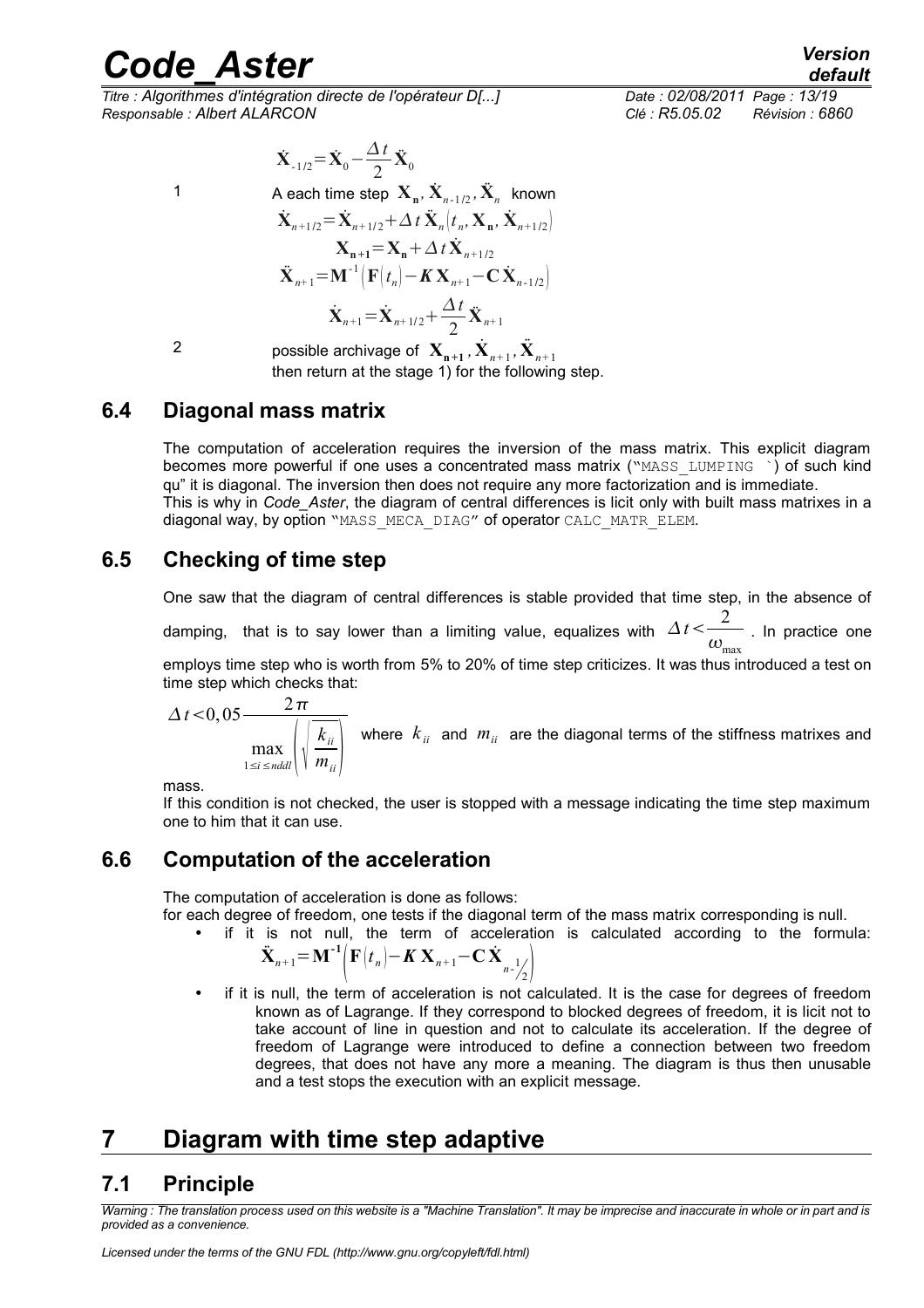*Titre : Algorithmes d'intégration directe de l'opérateur D[...] Date : 02/08/2011 Page : 14/19 Responsable : Albert ALARCON Clé : R5.05.02 Révision : 6860*

*default*

the methods of calculating clarifies are particularly indicated in the simulation of fast phenomena, such as the wave propagation in solids. On the other hand, they agree less better with slower phenomena since the stability condition of the diagram imposes time step of about a smallest clean period of the system.

The adaptive diagram, based on the diagram of central differences, was developed to allow the computation of transient responses in which fast" and "slow" phenomena ". For example during an impact, initially of the high frequency waves are propagated and are dissipated in structure. Then, the structure does not answer any more but on its modes of low frequencies, the high frequencies being deadened. The idea is thus to adapt time step progressively according to the concerned phenomena, by fixing a criterion of accuracy on the solution.

#### **7.2 Diagram**

<span id="page-13-0"></span>the diagram clarifies central differences with variable steps is written:

$$
\dot{\mathbf{X}}_{n+\frac{1}{2}} = \dot{\mathbf{X}}_{n-\frac{1}{2}} + \frac{\Delta t_{n-1} + \Delta t_n}{2} \ddot{\mathbf{X}}_n(t_n, \mathbf{X}_n, \dot{\mathbf{X}}_n) + o(\Delta t^2)
$$
\n
$$
\mathbf{X}_{n+1} = \mathbf{X}_n + \Delta t \dot{\mathbf{X}}_{n+\frac{1}{2}}(t_n, \mathbf{X}_n, \dot{\mathbf{X}}_n) + o(\Delta t^2)
$$

with the following notations:



It is noted that time step varies. It is subscripted:  $\Delta t_n$ .

That has as a consequence which the diagram is not rigorously any more of the second order, since it "is not centered any more". More  $\Delta t_{n-1}$  and  $\Delta t_n$  are different, more the order of the diagram is close to 1. Strong variations of time step are thus accompanied by a fall of accuracy. The formula used velocity leads to good performances when time step decreases but cause a drop in the limit of stability when time step increases. This is why one it constrained to only increase very gradually. Lastly, one uses the same approximations as for the central differences with regard to the computation of accelerations and velocities to time step "whole":

• acceleration is estimated by  $\ddot{\mathbf{X}}_n(t_n, \mathbf{X}_n, \dot{\mathbf{X}}_n) \stackrel{\sim}{=} \ddot{\mathbf{X}}$  $n\left(t_n, \mathbf{X}_n, \mathbf{X}_n\right)$  and **X**¨  $n\left(t_n, \mathbf{X}_n, \mathbf{X}_{n-1/2}\right) =$  $=M^{-1}$  $\vert$  ${\bf F}(t_n)$  –  ${\bf K} {\bf X}_n$  –  ${\bf C} {\bf X}_{n-1/2}$  ; • and the stored velocity is evaluated par.  $\dot{\mathbf{X}}_{n+1} = \dot{\mathbf{X}}_{n+1}$  $+\frac{\Delta t}{2}$ 2  $\ddot{\mathbf{X}}_{n+1}$ 

2

*Warning : The translation process used on this website is a "Machine Translation". It may be imprecise and inaccurate in whole or in part and is provided as a convenience.*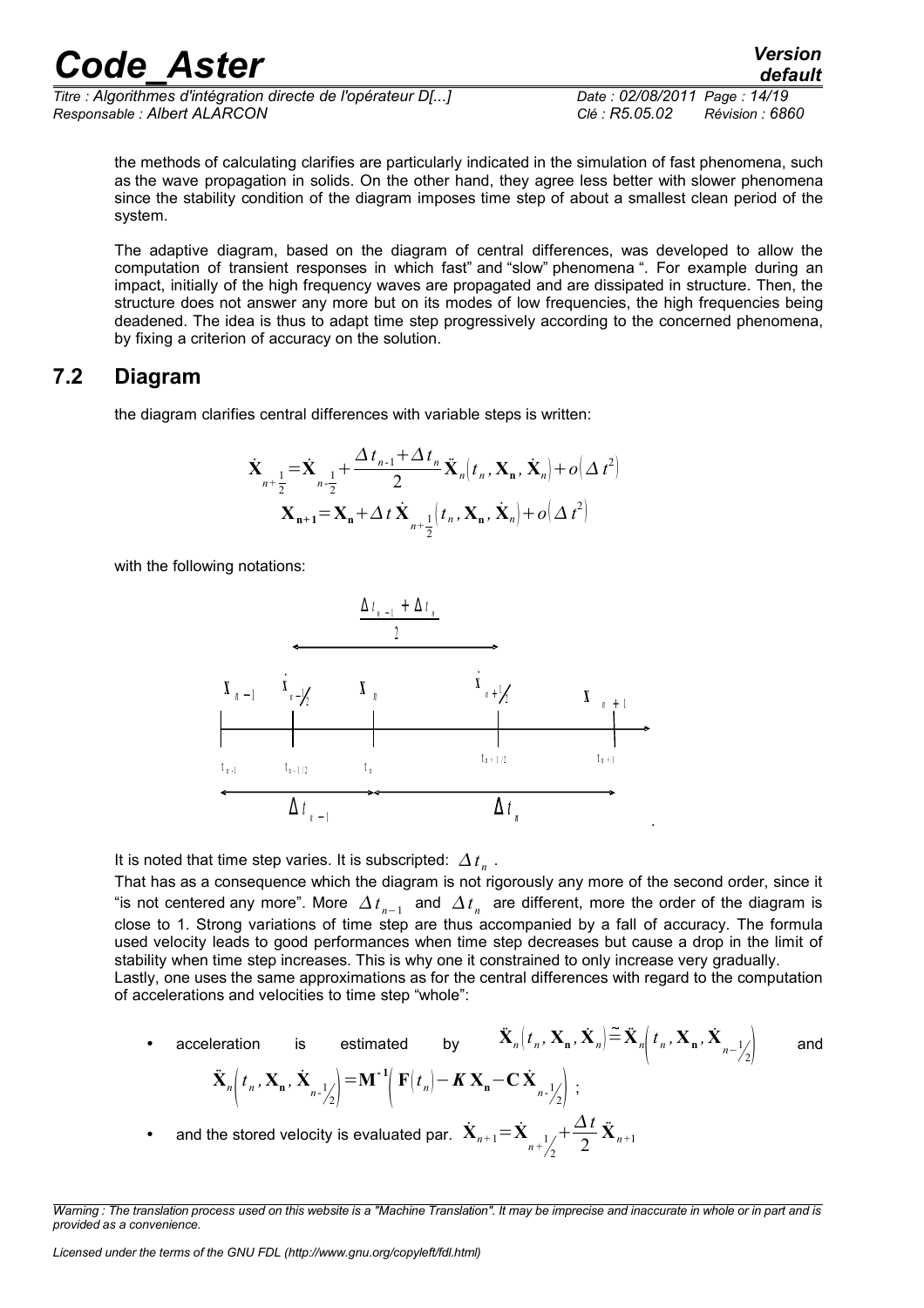*Titre : Algorithmes d'intégration directe de l'opérateur D[...] Date : 02/08/2011 Page : 15/19 Responsable : Albert ALARCON Clé : R5.05.02 Révision : 6860*

As for the diagram of central differences, of which it is inspired, the diagram with adaptive step requires the inversion of the mass matrix. This is why one requires the diagonalization of the mass matrix as well as the same restrictions on the degrees of freedom of Lagrange as for the diagram on central differences.

#### **7.3 Estimate of time step according to the accuracy required**

<span id="page-14-1"></span>to define a criterion on time step according to the accuracy required on the solution, one introduces the notion of **frequency connect disturbed** [bib4]:

$$
f_{AP_n} = \frac{1}{2\pi} \sqrt{\left| \frac{\ddot{X}_x - \ddot{X}_{x-1}}{X_x - X_{x-1}} \right|}
$$

This quantity can be interpreted like the "instantaneous frequency" of the system. It is indeed an approximation of the local slope of the curve forces/displacement. It is related to the error due to truncation in the restricted developments of the diagram. It makes it possible moreover to take account of the external forces and their fluctuations in frequency.

In the case of a system with several degrees of freedom, it is necessary to calculate an apparent frequency for each degree of freedom. One then employs the maximum on all the frequencies calculated to determine time step.

If the denominator tends towards zero, the apparent frequency can become very large and lose its physical meaning. One then obtains an unjustified refinement of time step when the velocity is cancelled. In the case of sinusoidal oscillations, it is the case twice per period. One modifies the criterion then by introducing the following condition:

$$
\frac{|X_x - X_{x-1}|}{\Delta t} \leq \dot{X}_{\min} \Rightarrow f_{AP_n} = \frac{1}{2\pi} \sqrt{\frac{\ddot{X}_x - \ddot{X}_{x-1}}{\dot{X}_{\min} \Delta t}}
$$

One obtains an intermediary between the frequency connect disturbed and the truncation error. The value of *X*˙ min is not easy to determine *a priori* and a badly selected value can lead to an artificial moderation of the apparent frequency.

<span id="page-14-0"></span>Two methods are proposed.

#### **7.3.1 influences of the close nodes**

In the case of a system with several degrees of freedom, one can make use of the information given by 1≤ *j*≤*nv* the nodes close to the node is outside the field of definition with a right profile of the EXCLU type node: *i*

$$
f_{AP_n} = \max_{DX, DY, DX, DRY, DRY, DRY, DRY} \left( \max_{1 \le i \le \text{nb} \text{ need}} \frac{1}{2\pi} \sqrt{\frac{\ddot{X}_x^i - \ddot{X}_{x-1}^i}{b_n^i}} \right)
$$
  
where  $b_n^i = \Delta t_n \max \left( 10^{-15} m s^{-1}, \dot{X}_{n+\frac{1}{2}}^i, \frac{1}{100} \max_{1 \le j \le nv} \left( \dot{X}_{n+\frac{1}{2}}^j \right) \right)$ 

This method requires the census of the nodes close and the estimate "velocities" according to each type of degree of freedom (translation "DX", "DY", "DZ", and possibly rotation "DRX", DRY' and "DRZ") for these close nodes.

The method programmed in *Code\_Aster* simplifies this formula somewhat and consists, for a given degree of freedom *i* , to make from this position an ascending search and a downward search on the degrees of freedom in their order of classification defined by NUME\_DDL. The first two degrees of freedom, *k* and *l* , of comparable nature respectively found before and after the degree of freedom *i* are regarded as the "neighbors". To limit the cost of this technique, the search is made once for all at the beginning of transient computation and the "close" are recorded in two tables of integers.

*Licensed under the terms of the GNU FDL (http://www.gnu.org/copyleft/fdl.html)*

*Warning : The translation process used on this website is a "Machine Translation". It may be imprecise and inaccurate in whole or in part and is provided as a convenience.*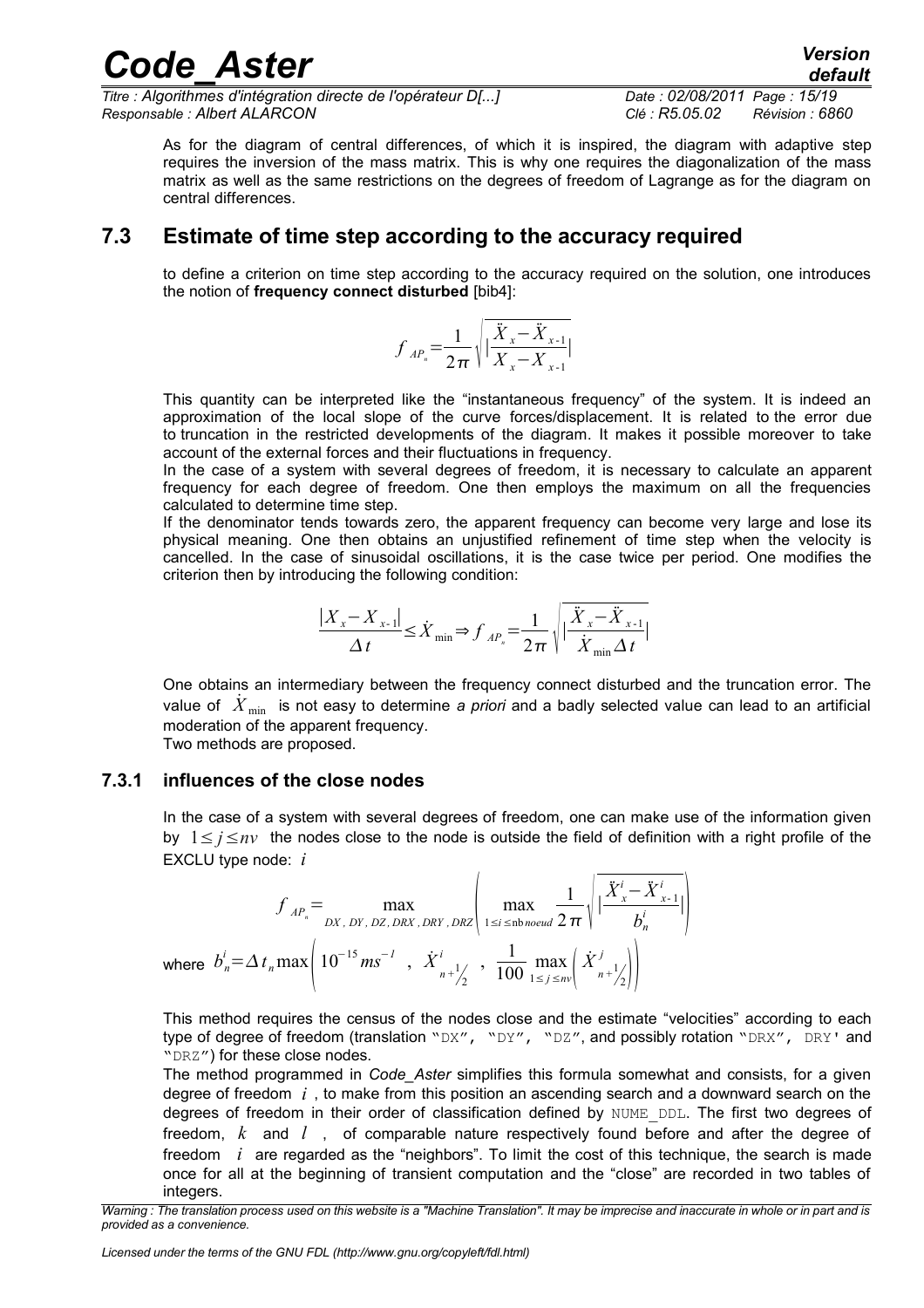*Titre : Algorithmes d'intégration directe de l'opérateur D[...] Date : 02/08/2011 Page : 16/19 Responsable : Albert ALARCON Clé : R5.05.02 Révision : 6860*

<span id="page-15-2"></span>The use of this method is started by key key VITE MIN: "NORM".

#### **7.3.2 use of information at previous time**

One can also lean on the information brought by the time step preceding ones to consider the velocity minimal. One then estimates it by the following formula:

$$
\dot{X}_{\min} = \max_{k < n} \left( \frac{|\dot{X}_k^i|}{100}, 10^{-15} \, \text{ms}^{-1} \right)
$$

One has then:

$$
f_{AP_n} = \max_{DX, DY, DX, DEX, DRY, DRY} \left( \max_{1 \le i \le \text{nb} \text{ novel}} \frac{1}{2 \pi} \sqrt{\frac{\ddot{X}_x^i - \ddot{X}_{x-1}^i}{b_n^i}} \right)
$$
  
with  $b_n^i = \Delta t_n \max \left( 10^{-15} m s^{-1}, \dot{X}_{n+\frac{1}{2}}^i, \frac{1}{100} \max_{k < n} \left( \dot{X}_k^j \right) \right)$ 

2

This method is engaged by key key VITE\_MIN: "MAXI".

This method cannot be employed if the velocity varies too much during computation, because in this case one would have with each step:

$$
\frac{|X_n - X_{n-1}|}{\Delta t} \leq \dot{X}_{\min}^i
$$

#### **7.4 Choices amongst step per apparent period, N**

<span id="page-15-1"></span>analyses error and the criteria of stability established for a system with only one degree of freedom (see [bib4]) made it possible to estimate the number of steps *N* necessary per apparent period to obtain a good accuracy. These tests showed that a minimum of 20 steps per period are necessary. This number is skeletal by L 'user in the command file thanks to key key "NB\_POINT\_PERIODE". Its value by default established to 50 leads to an accuracy on temporal integration of about 1 to 2%.

The time step initial one is useful like time step maximum in the absolute:  $\varDelta$  *t*  $_{mac}$  =  $\varDelta$  *t<sub>initial</sub>* . Balanced by a skeletal coefficient by "PAS\_LIMI\_RELA", it serves as time step minimal:  $\Delta t$ <sub>min</sub> = *PLR*  $\ast$   $\Delta t$ <sub>*initial*</sub>

#### **7.5 Heuristics of evolution of time step**  $\varDelta t_n$

<span id="page-15-0"></span>One defines an indicator, known as "error", on the choice of time step:

$$
erreur = \Delta t_n Nf_{AP_n}
$$

It is necessary that this indicator is lower than 1 to hope to guarantee a good temporal integration of the smallest clean period. However the adaptive diagram must concomitantly avoid the use of time step too small, which would cause a overcost of computation then, even appearance of parasitic "noises".

According to the indicator, the algorithm will increase or decrease time step. One defines for that two coefficients *CDP*, the coefficient of refinement of time step (key key "COEF DIV PAS", value by default: 1,334) and *CMP* , the coefficient D "amplification of the step time (key key "COEF MULT PAS", default value: 1,1).

During this search of time step optimal, one defines a number D" iteration maximum of reduction of time step *itermax* , to avoid with time step evolving in a too brutal way, which is prejudicial with the order of the diagram, and not to launch a too expensive optimization.

*Warning : The translation process used on this website is a "Machine Translation". It may be imprecise and inaccurate in whole or in part and is provided as a convenience.*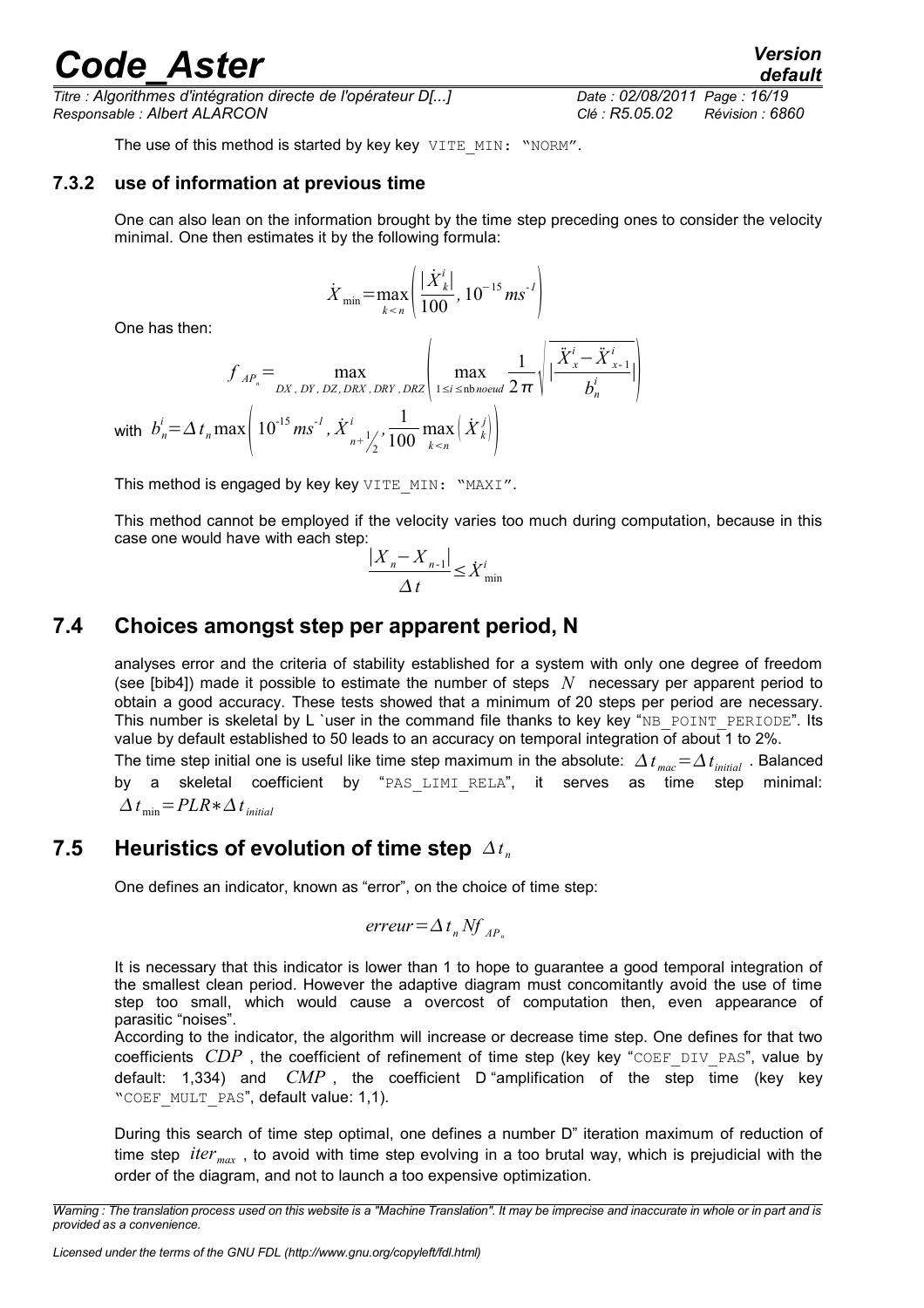*Titre : Algorithmes d'intégration directe de l'opérateur D[...] Date : 02/08/2011 Page : 17/19 Responsable : Albert ALARCON Clé : R5.05.02 Révision : 6860*

• if the error indicator is higher than its limiting value, that one did not exceed the limiting number of refinement for one time step and that time step remains larger than its built-in<br>minimal value a priori one refines time step: minimal value *a priori*, one refines time step: *t*

$$
\Delta t_n > \frac{1}{Nf_{AP_n}}, \text{ iter} < \text{ iter} < \Delta t_n > \Delta t_{\min} \Rightarrow \frac{\Delta t_n}{CDP} \rightarrow \Delta t_n ,
$$

if the indicator shows that since five consecutive steps time step appears too fine, i.e.,  $\Delta t_n < \frac{0.75}{\Delta t}$  $\frac{M}{M}$  then Algorithm  $\min \left( \Delta t_{\min}, \text{CMP } \Delta t_n \right) \rightarrow \Delta t_n$ 

#### **7.6**

<span id="page-16-0"></span>the algorithm were programmed in Code\_Aster *according to* the following flow chart: 0

Initiali: given

\nzation

\n
$$
\mathbf{X}_0, \dot{\mathbf{X}}_0 \text{ recovery}
$$
\n
$$
\ddot{\mathbf{X}}_0 = \mathbf{M}^{-1} \big( \mathbf{F}(t=0) \big) - \mathbf{K} \mathbf{X}_0 - \mathbf{C} \dot{\mathbf{X}}_0
$$
\n
$$
\dot{\mathbf{X}}_{-1/2} = \dot{\mathbf{X}}_0 - \frac{\Delta t}{2} \ddot{\mathbf{X}}_0
$$

of the parameters of integration: CMP

 $\Delta t$ <sub>initial</sub> *coefficient of performance* of time step the CDP *coefficient* of reduction of time step the PLR *limits* to refinement such as N  $\varDelta t$  ≥  $PLR\varDelta t$   $_{initial}$ *number* of time step per period connect time step *itermax* maximum number of reductions from the 1

with each time step: known

$$
\mathbf{X}_{n}, \dot{\mathbf{X}}_{n-\frac{1}{2}}, \ddot{\mathbf{X}}_{n-1,0}
$$
\n
$$
t_{n+1} = t_{n} + \Delta t_{n}
$$
\niter\n= 0 1.1\n: temporal integration 1.2\n
$$
\dot{\mathbf{X}}_{n+\frac{1}{2}} = \dot{\mathbf{X}}_{n-\frac{1}{2}} + \frac{\Delta t_{n-1} + \Delta t_{n}}{2} \ddot{\mathbf{X}}_{n}
$$
\n
$$
\mathbf{X}_{n+1} = \mathbf{X}_{n} + \Delta t_{n} \dot{\mathbf{X}}_{n+\frac{1}{2}}
$$
\n
$$
\ddot{\mathbf{X}}_{n+1} = \mathbf{M}^{-1} \Big( \mathbf{F} \Big( t_{n+1} \Big) - \mathbf{K} \mathbf{X}_{n+1} - C \dot{\mathbf{X}}_{n+\frac{1}{2}} \Big)
$$
\n
$$
\dot{\mathbf{X}}_{n+1} = \dot{\mathbf{X}}_{n+\frac{1}{2}} + \frac{\Delta t_{n}}{2} \ddot{\mathbf{X}}_{n+1}
$$

computation of the apparent frequency and the error on time step the 1.2

*Warning : The translation process used on this website is a "Machine Translation". It may be imprecise and inaccurate in whole or in part and is provided as a convenience.*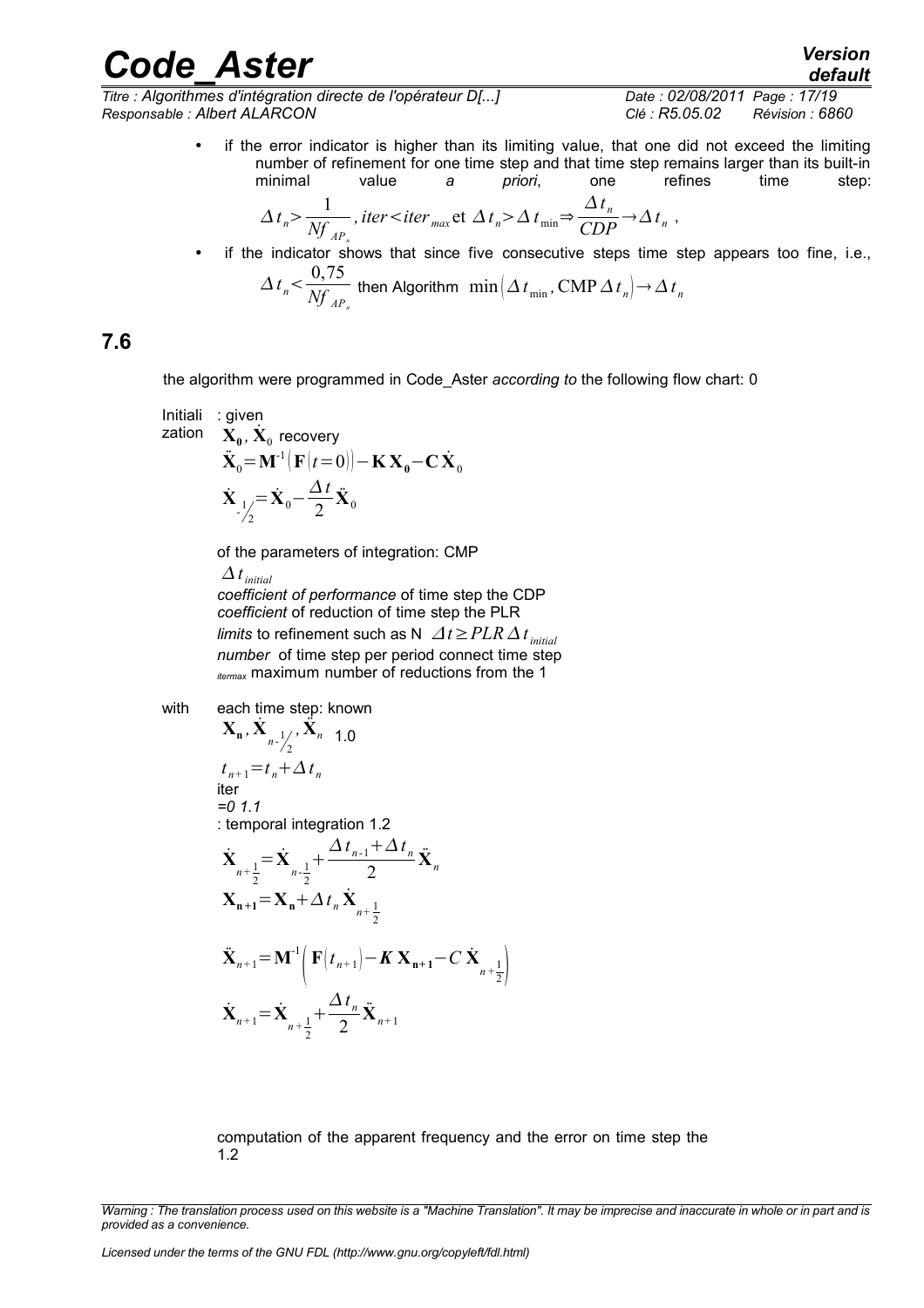*Titre : Algorithmes d'intégration directe de l'opérateur D[...] Date : 02/08/2011 Page : 18/19 Responsable : Albert ALARCON Clé : R5.05.02 Révision : 6860*

*default*

$$
f_{AP_n} = \max_{DX, DY, DY, DZ, DRY, DRY, DRZ} \left( \max_{1 \le i \le \text{nb} \text{ novel}} \frac{1}{2 \pi} \sqrt{\frac{\ddot{X}_x^i - \ddot{X}_{x-1}^i}{b_n^i}} \right)
$$
  
error =  $\Delta t_n Nf_{AP_n}$ 

test on the relevance of time step if

- and *erreur* > 1 then *iter*  $\lt$ *iter*  $_{max}$ but  $\Delta t_n / CDP \rightarrow \Delta t_n$ if stop  $\varDelta\,t_{_{n}}{\leq}\varDelta\,t_{_{\text{min}}}$  of computation with error message and  $iter+1 \rightarrow iter$  return in 1.1 if
- and *erreur* > 1 then *iter* > *iter*  $_{max}$ emission of an alarm and transition as in point 2. if

transition  $\textit{error} < 1$  as in point 2 with so since  $error < 0.75$  5 consecutive steps: amplification

from time step the 2  $\Delta t_{\textit{n}}$  =  $\min \bigl( \Delta t_{\text{max}}$  ,  $\text{CMP} \, \Delta t_{\textit{n}} \bigr)$ 

accep tance of the solution: possible archivage of then  $\mathbf{X_{n+1}}$  ,  $\dot{\mathbf{X}}_{n+1}$  ,  $\ddot{\mathbf{X}}_{n+1}$ :  $n+1 \rightarrow n$  return in 1 for time step according to Conclusion

**8**

<span id="page-17-0"></span>operator DYNA\_LINE\_TRAN allows the choice between several integration methods temporal. In their parameter setting by default, the diagrams of WILSON and NEWMARK are unconditionally stable implicit schemes. They thus require a linear inversion of system to each time step but on the other hand offer a choice of the step time which is restricted only by the smoothness with which one wishes to describe the temporal evolution of the modelled phenomena.

Diagrams DIFF\_CENTRE and ADAPT are explicit what avoids to them, in the case of a diagonal mass matrix, an inversion of expensive matrix. But the conditional stability of this kind of diagram generally leads to the use of small time step, conditioned by the smallest clean period of the system. It is thus not guaranteed that the explicit diagrams are systematically faster. That depends on the simulated phenomena. If the physics of these phenomena requires a fine temporal discretization, time step employed is naturally in the interval of stability. In the contrary case, the stresses of numerical stability time step involves an inflation in the number of very expensive.

Diagram ADAPT makes profitable information on the frequential contents of the response to adapt time step. The discretization of time is not thus imposed any more by the smallest clean period of the system but by its response. That can be an advantage when the frequency of the response evolves in time, like in the case of the impacts. Bibliography

*Warning : The translation process used on this website is a "Machine Translation". It may be imprecise and inaccurate in whole or in part and is provided as a convenience.*